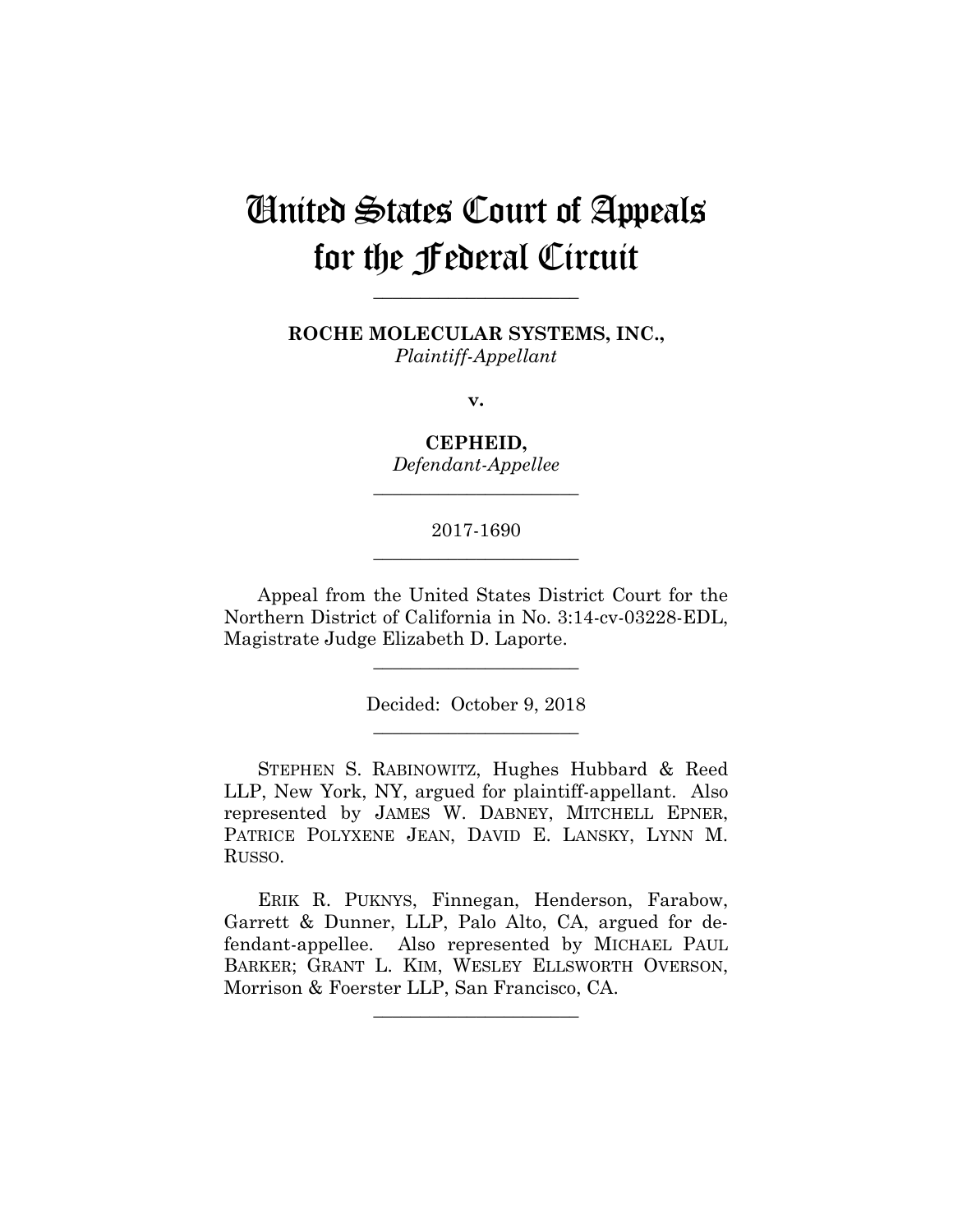#### Before O'MALLEY, REYNA, and HUGHES, *Circuit Judges.*

Opinion for the court filed by *Circuit Judge* REYNA.

Concurring opinion filed by *Circuit Judge* O'MALLEY.

### REYNA, *Circuit Judge.*

Appellant Roche Molecular Systems, Inc. ("Roche") owns U.S. Patent No. 5,643,723 ("the '723 patent"), titled "Detection of a Genetic Locus Encoding Resistance to Rifampin in Microbacterial Cultures and in Clinical Specimens." The United States District Court for the Northern District of California found that the asserted claims of the '723 patent are directed to patent-ineligible subject matter and are therefore invalid under 35 U.S.C. § 101. Roche appeals from a grant of summary judgment of invalidity. We *affirm*.

#### I. THE '723 PATENT

The '723 patent is directed to methods for detecting the pathogenic bacterium Mycobacterium tuberculosis ("M. tuberculosis" or "MTB"). '723 patent col. 2 ll. 50–54. MTB infection is a major cause of tuberculosis. *Id*. col. 1 ll. 13–30. In 1994, before the priority date of the '723 patent, the general method of MTB detection in a tuberculosis patient was known as sputum examination by the acid-fast bacilli smear. For this test, a biological sample taken from a patient is subjected to cell culture in a process that can take three to eight weeks. *Id*. col. 2 ll. 9– 11.This test has limitations: it can identify the presence of bacterial cells in a biological sample, but cannot identify the cells as MTB. There is a need to know whether the MTB from a patient is resistant to antibiotics. The standard of care for MTB treatment at the time involved a regimen of antibiotics, with rifampin being a first-line anti-tuberculosis drug. *Id.* col. 1 ll. 31–33. Tuberculosis outbreaks, however, still resulted because of delays in diagnosis and reporting of rifampin-resistant tuberculosis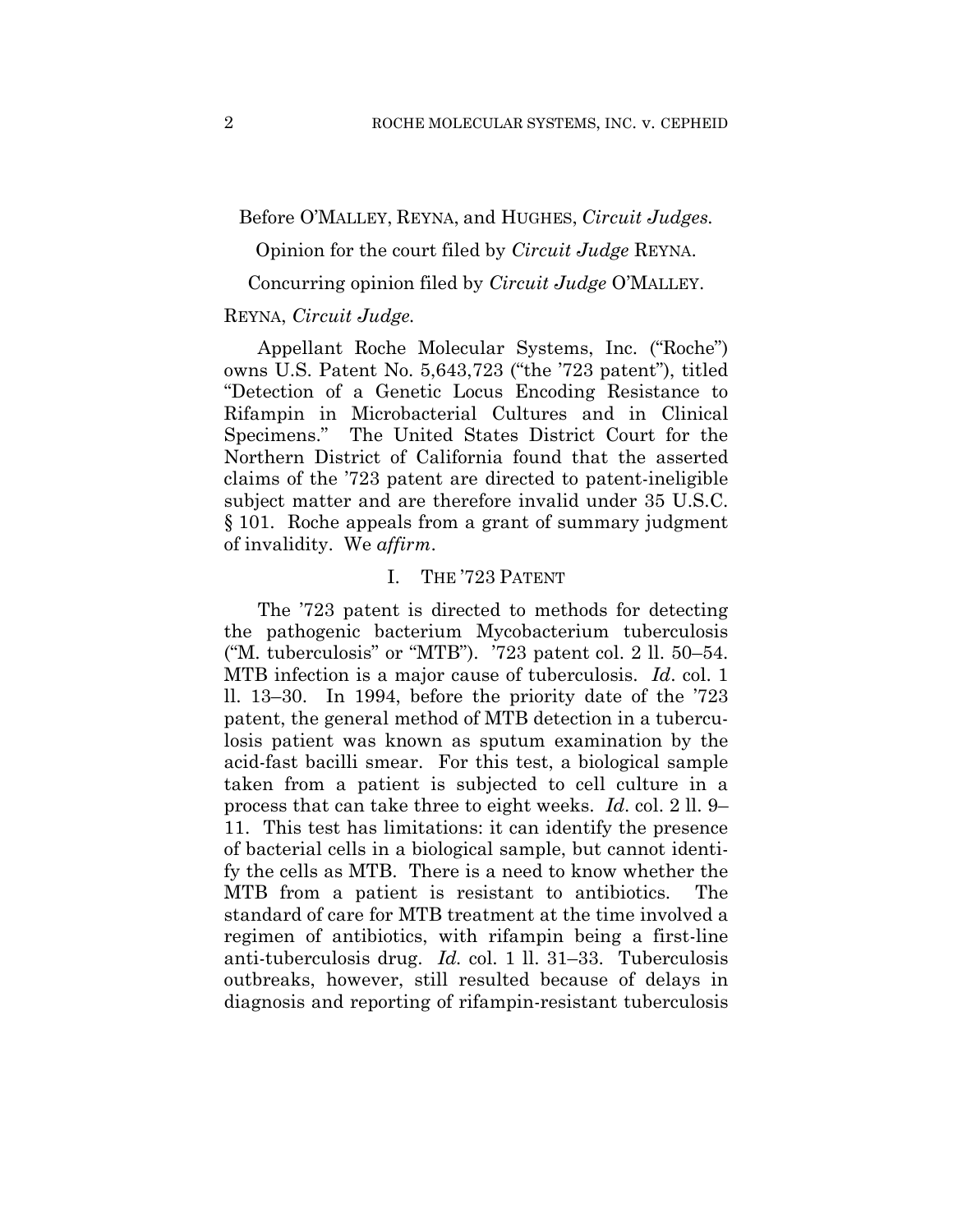due to the inability to rapidly identify MTB strains that are resistant to rifampin and put a patient on an appropriate alternative therapy. *Id.* col. 1 ll. 61–65.

Prior to the '723 patent, scientists in the field had been working on diagnostic tests for faster detection of MTB, particularly rifampin-resistant MTB strains. *Id*. col. 2 ll. 18–46. It was speculated that "[g]enotypic detection of multi-drug resistant MTB [strains] directly from clinical specimens is theoretically the fastest and most direct step toward determining effective therapy for patients." *Id*. col. 2 ll. 39–42. It was known in the art that rifampin has a unique site of action on a particular gene that encodes the β subunit of bacterial RNA polymerase ("the *rpoB* gene"). *Id*. col. 1 ll. 31–42. The *rpoB* gene is present in MTB and other bacterial species, and its deoxyribonucleic acid ("DNA") sequences were known to be highly conserved, with little variation from one bacterial species to another. In 1994, single site mutations in the *rpoB* gene that confer rifampin resistance in some bacteria, such as Escherichia coli ("E. coli"), were well characterized, making *rpoB* a prime candidate for studying rifampin resistance in MTB. *Id*. col. 1 ll. 42–52.

The inventors of the '723 patent—scientists from Roche and the Mayo Foundation for Medical Education and Research ("Mayo")—sequenced the *rpoB* gene from various bacteria species, including MTB, obtained from a commercial vendor.1 *Id*. col. 8 ll. 1–3 and col. 8 l. 15–col. 9 l. 20. After comparing *rpoB* DNA sequences across different species, the inventors discovered that the *rpoB* gene in MTB contains eleven "position-specific 'signature nucleotides" (i.e., naturally occurring single nucleotide

<u>.</u>

<sup>&</sup>lt;sup>1</sup> Mayo later assigned its rights in the '723 patent to Roche. *See Roche Molecular Sys., Inc. v. Cepheid*, No. 14- CV-03228-EDL, 2017 WL 6311568, at \*1 (N.D. Cal. Jan. 17, 2017).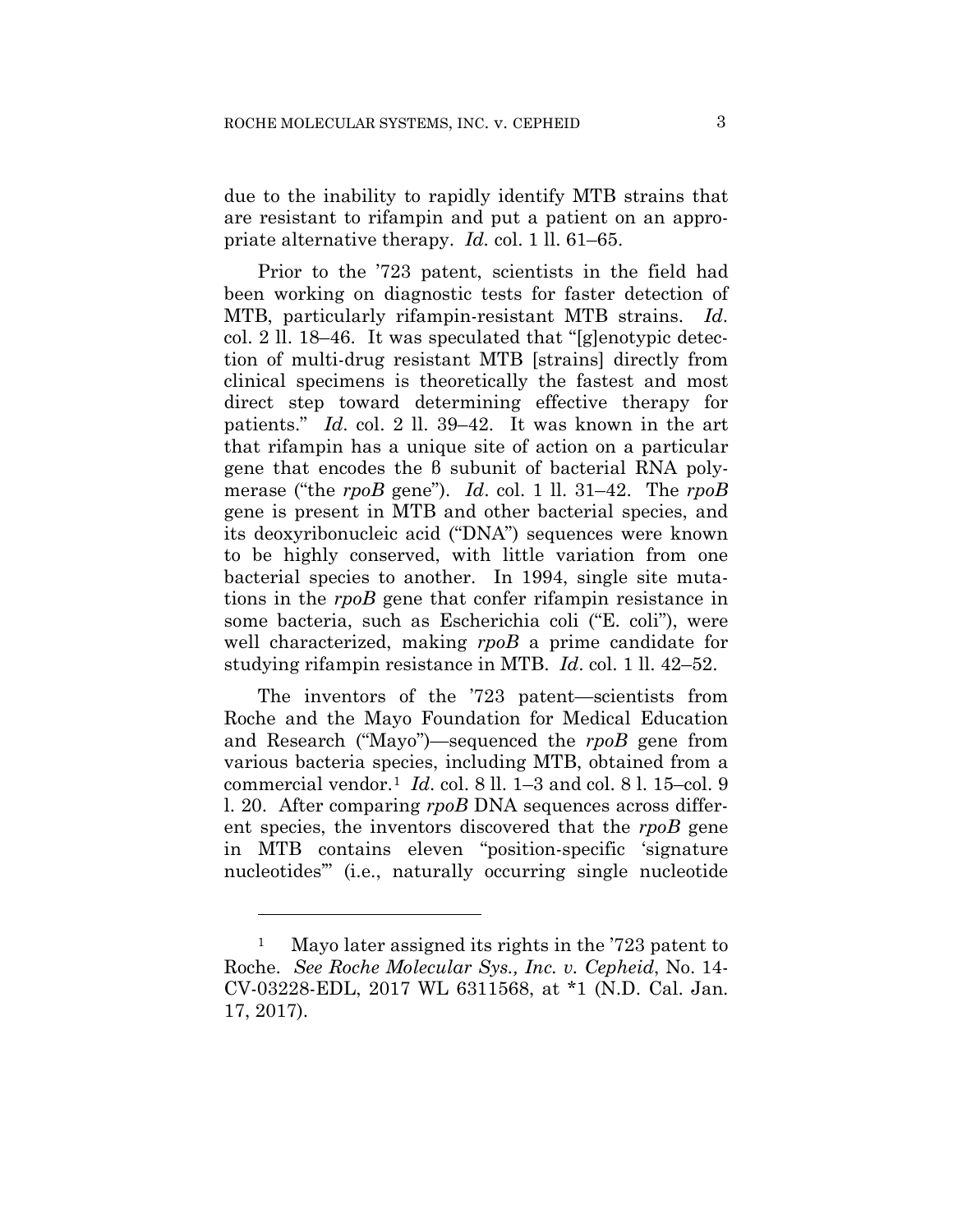mutations) that are only present in MTB but not in other bacteria. *Id*. col. 2 l. 60–col. 3 l. 2. In other words, these naturally occurring signature nucleotides are like fingerprints of MTB: if an investigator detects one of the eleven signature nucleotides from a biological sample, she knows the sample contains MTB, and vice versa. These signature nucleotides, therefore, could be used to identify MTB using genetic testing, which is both faster and more accurate than the traditional MTB detection methods. *Id*. col. 2 ll. 9–31.

Based on these eleven MTB-specific signature nucleotides, the Roche inventors devised a diagnostic test that could (1) identify whether or not a biological sample contains MTB, and (2) if MTB is present, predict whether that MTB is a strain that is resistant to rifampin treatment. The diagnostic test of the '723 patent involves subjecting DNA extracted from a biological sample taken from a patient (e.g., a tissue or fluid sample) to amplification by polymerase chain reaction ("PCR") using a short, single-stranded nucleotide sequence (a "primer") that can hybridize (i.e., bind) to at least one of the eleven positionspecific signature nucleotides in the MTB *rpoB* gene.

PCR is a method of amplifying DNA exponentially. *See Roche*, 2017 WL 6311568, at \*2. In PCR, a pair of primers effectively "flanks," or marks the start and finish of, the DNA segment—e.g., the *rpoB* gene or a portion of it—to be copied. Strands of DNA are then replicated between the primer pair by a DNA polymerase. This process is repeated until a sufficient number of copies of the desired DNA segment are generated. These copies, known as "amplification product," make it possible to detect whether a specific type of DNA is present. *Id*. It is undisputed that by the time of the invention in 1994, PCR had become a well-understood, routine, and conventional technique. *Id*.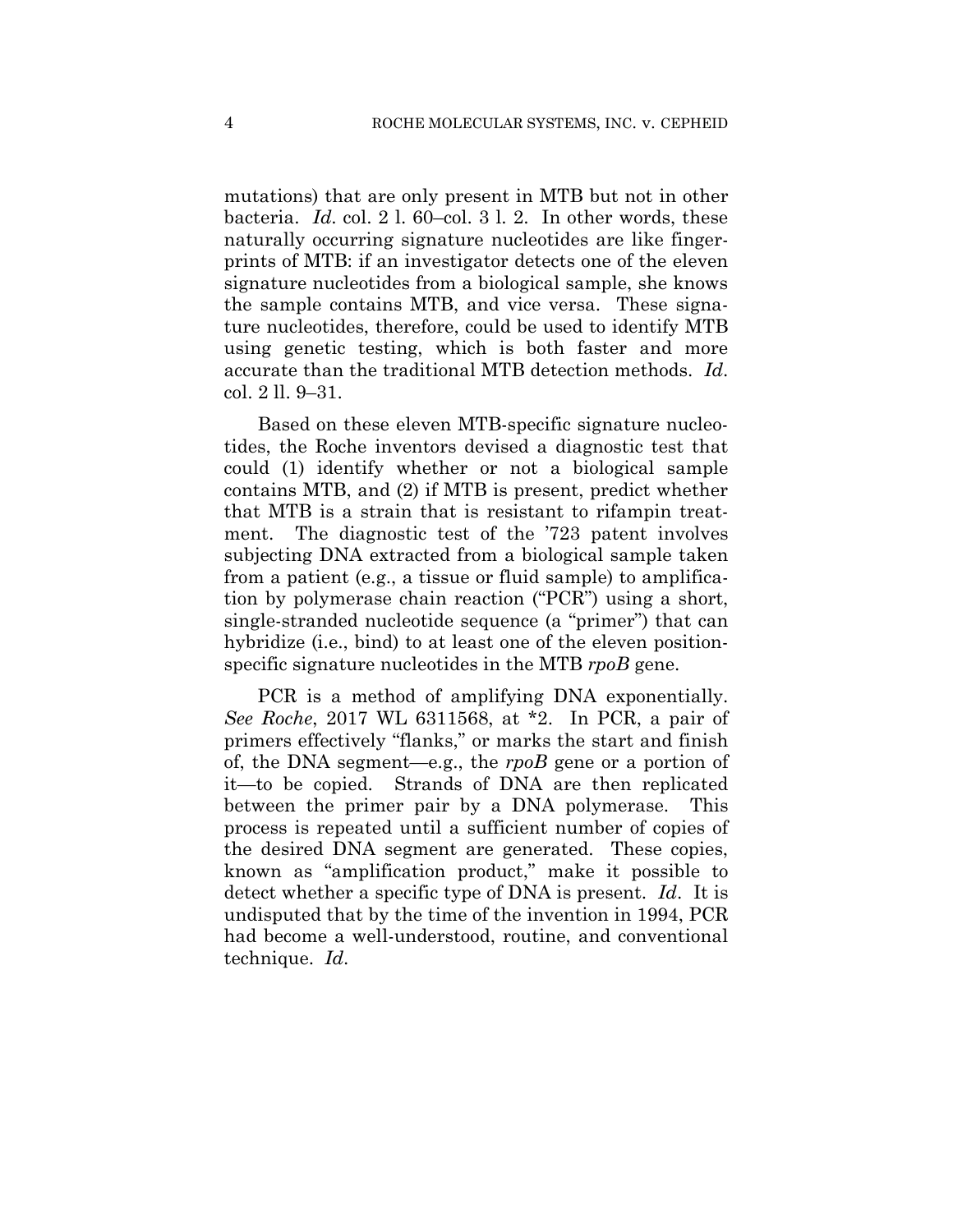After PCR is performed, the presence of DNA amplification product in sufficient copies from the reaction indicates that MTB is present in the biological sample. The absence of DNA amplification product (i.e., below the detection limit using standard assays) indicates that MTB is absent from the biological sample. The amplified *rpoB* DNA segment from the PCR can, in turn, be tested for the presence of known genetic mutations associated with rifampin resistance. Thus, the '723 patent represents an improvement over the traditional sputum examination method for detecting MTB, as its genetics-based diagnostic method is faster and more accurate.

The '723 patent provides two types of claims: (1) composition-of-matter claims for the primers used in the PCR, which could hybridize to the *rpoB* gene of MTB at a site that includes at least one of the eleven signature nucleotides ("the primer claims"); and (2) process claims for methods for detecting MTB that include amplifying target sequences by PCR and detecting amplification products, which, if present, indicate the presence of MTB ("the method claims").

Claims 1–13 are the method claims. Claim 1, the sole independent method claim, recites:

1. A method for detecting Mycobacterium tuberculosis in a biological sample suspected of containing M. tuberculosis comprising:

(a) subjecting DNA from the biological sample to polymerase chain reaction [PCR] using a plurality of primers under reaction conditions sufficient to simplify a portion of a M. tuberculosis rpoB [gene] to produce an amplification product, wherein the plurality of primers comprises at least one primer that hybridizes under hybridizing conditions to the amplified portion of the [gene] at a site comprising at least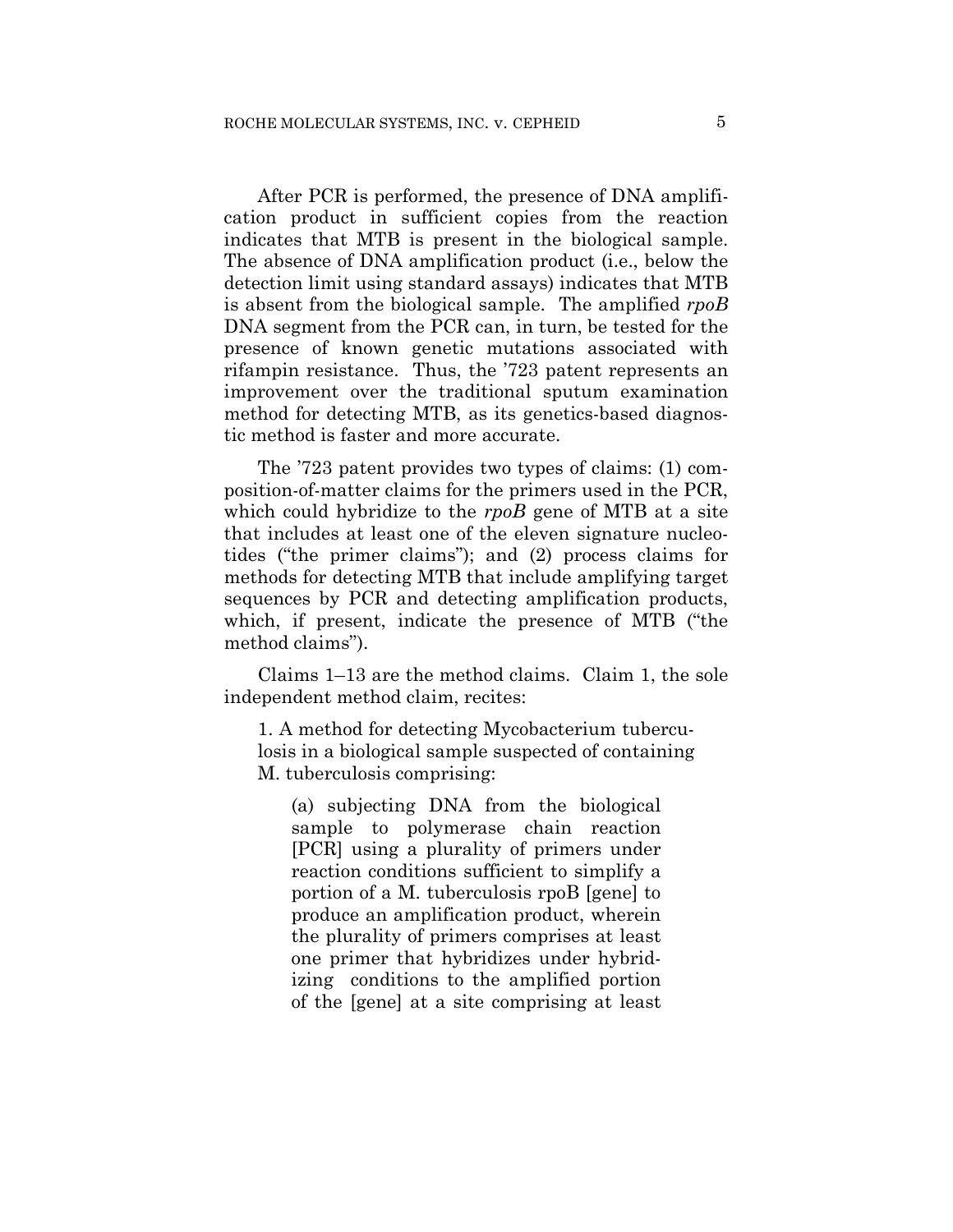one position-specific M. tuberculosis signature nucleotide selected, with reference to FIG. 3 (SEQ ID NO: 1), from the group consisting

a G at nucleotide position 2312,

a T at nucleotide position 2313,

an A at nucleotide position 2373,

a G at nucleotide position 2374,

an A at nucleotide position 2378,

a G at nucleotide position 2408,

a T at nucleotide position 2409,

an A at nucleotide position 2426,

a G at nucleotide position 2441,

an A at nucleotide position 2456, and

a T at nucleotide position 2465; and

(b) detecting the presence or absence of an amplification product, wherein the presence of an amplification product is indicative of the presence of M. tuberculosis in the biological sample and wherein the absence of the amplification product is indicative of the absence of M. tuberculosis in the biological sample.

'723 patent col. 25 l. 57–col. 27 l. 6.2 Dependent claims 2– 13 add various limitations to claim 1 concerning PCR, PCR analysis, and primer preparation details.

1

<sup>&</sup>lt;sup>2</sup> Adenine ("A"), Thymine ("T"), and Guanine ("G"), together with Cytosine ("C"), constitute the four nucleo-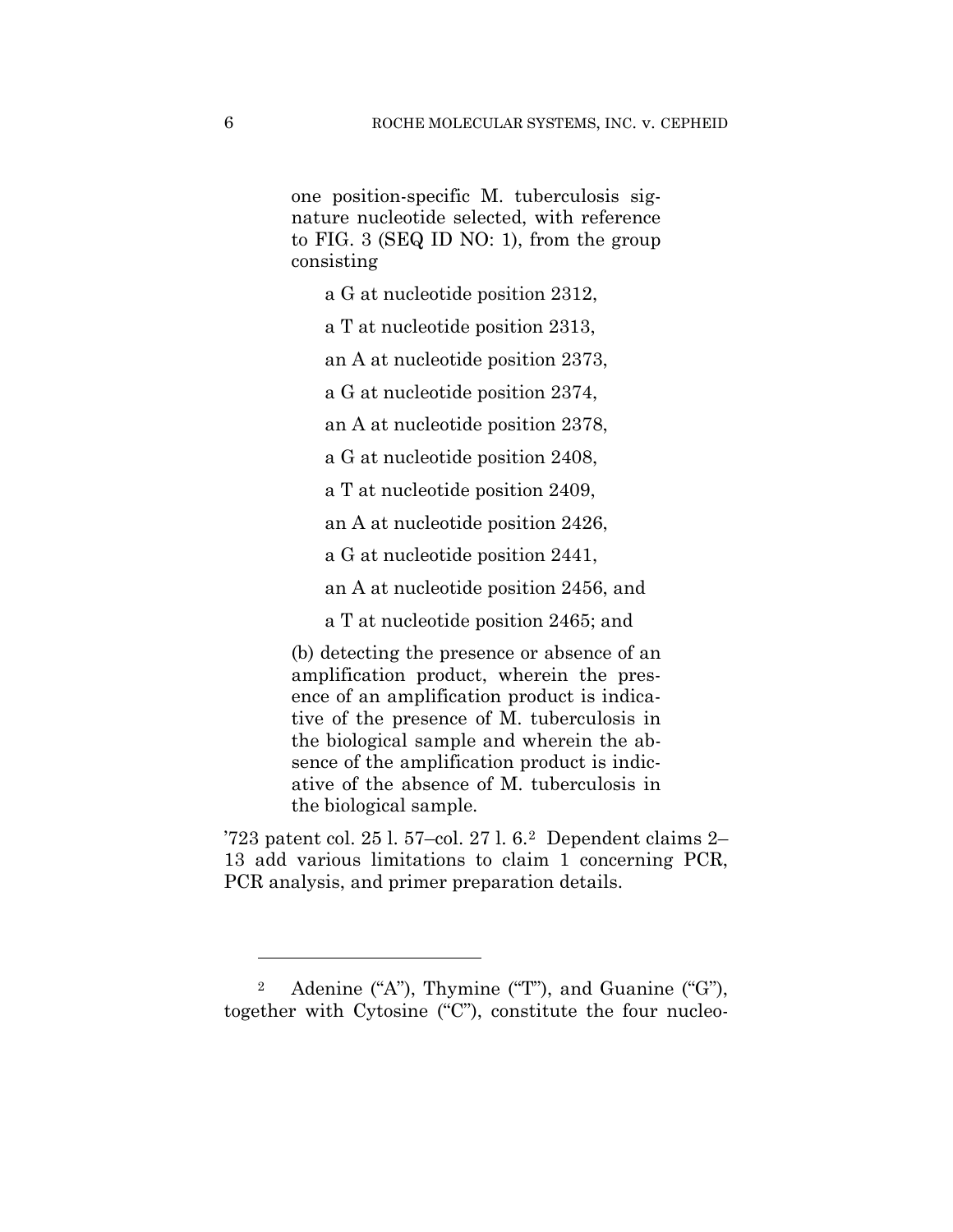Claims 17–20 are the primer claims. Independent claim 17 is representative and recites:

17. A primer having 14–50 nucleotides that hybridizes under hybridizing conditions to an M. tuberculosis rpoB [gene] at a site comprising at least one position-specific M. tuberculosis signature nucleotide selected, with reference to FIG. 3 (SEQ ID NO: 1), from the group consisting of [the same 11 nucleotides at the positions disclosed in claim 1].

*Id*. col. 28 ll. 14–31. Dependent claims 18–20 each add further limitations.3 *Id.* col. 28 ll. 32–46. Dependent claim 20, for example, discloses full DNA sequences of certain primers. *Id*. col. 28 ll. 44–46.

#### II. DISTRICT COURT PROCEEDING

Appellee Cepheid makes and sells "Xpert® MTB/RIF Assay," an assay that can detect MTB in a biological sample and can identify rifampin-resistant MTB. Roche brought a patent infringement case against Cepheid asserting that Cepheid's product infringed the '723 patent. *Roche*, 2017 WL 6311568, at \*1. Cepheid filed a motion for summary judgment, arguing that all of the asserted claims claim patent-ineligible subject matter under 35 U.S.C. § 101. *Id*. at \*9.

The district court granted Cepheid's motion. *Id*. at \*19. The district court found that the primer claims of the '723 patent, "which have genetic sequences identical to those found in nature, are indistinguishable from those held to be directed to nonpatentable subject matter" and

l

tide building blocks of DNA. *See Roche*, 2017 WL 6311568, at  $*2$ .<br><sup>3</sup> The remaining claims of the '723 patent, claims

<sup>14–16</sup> and 21–23, are also primer claims, but they are not asserted in this litigation.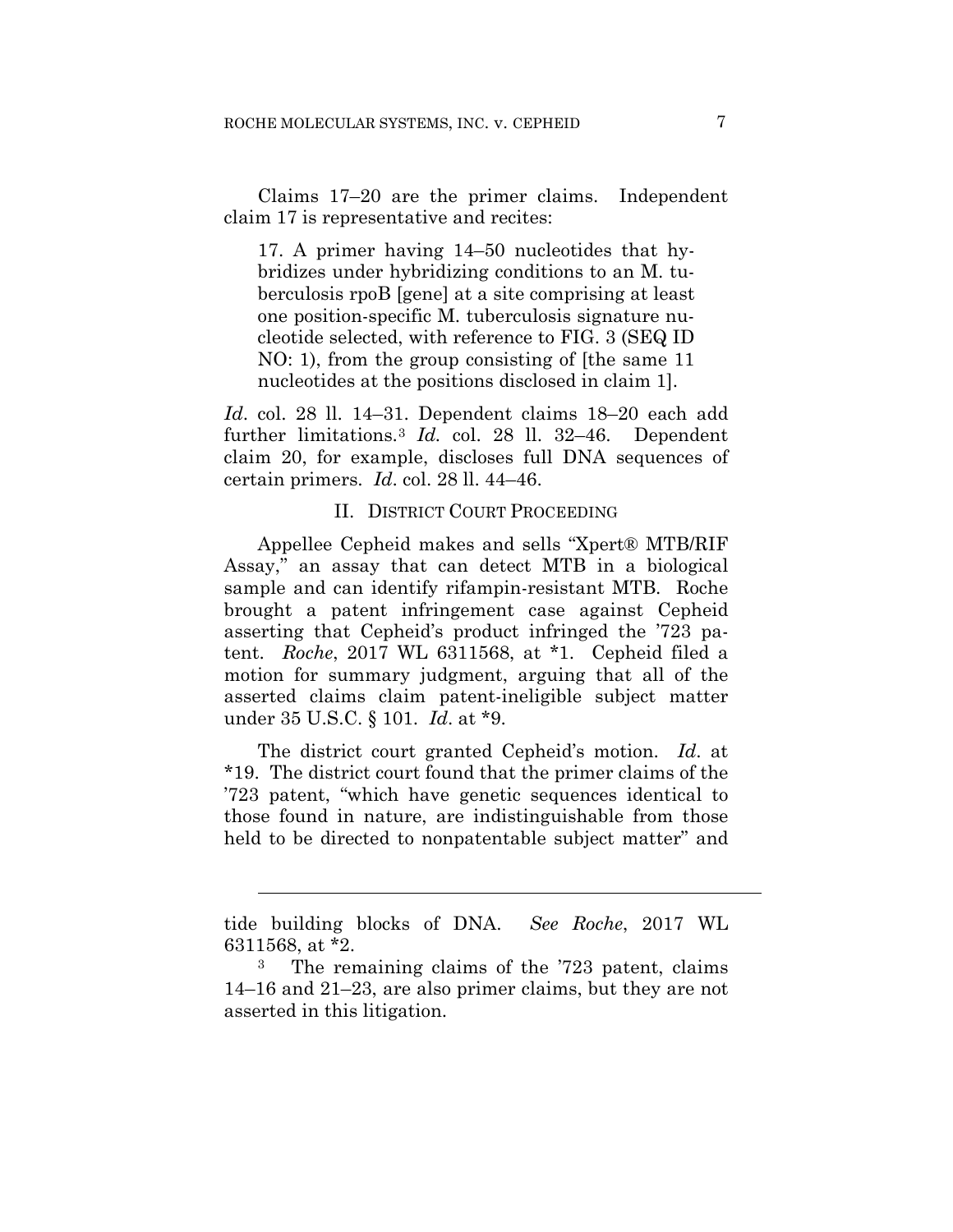are thus invalid. *Id*. at \*14. The district court also found that the method claims are invalid because they are directed to "nonpatentable laws of nature or natural phenomena" and "the use of newly developed, nonpatentable primers to bind to newly identified naturally occurring signature nucleotides . . . using the well-known, routine process of PCR in a conventional way does not transform the claimed methods into" patent-eligible subject matter. *Id*. at \*16–17.

Roche timely appealed. We have jurisdiction under 28 U.S.C. § 1295(a)(1).

#### III. DISCUSSION

We review the grant of summary judgment under the law of the regional circuit, in this case the Ninth Circuit. *Charles Mach. Works, Inc. v. Vermeer Mfg. Co.*, 723 F.3d 1376, 1378 (Fed. Cir. 2013). The Ninth Circuit reviews the grant or denial of summary judgment de novo. *Leever v. Carson City*, 360 F.3d 1014, 1017 (9th Cir. 2004). We also review de novo the question of whether a claim is invalid under 35 U.S.C. § 101. *Voter Verified, Inc. v. Election Sys. & Software LLC*, 887 F.3d 1376, 1384 (Fed. Cir. 2018).

The only issues on appeal are whether the aforementioned primer claims and the method claims of the '723 patent are patent-ineligible within the meaning of § 101. Section 101 provides that "[w]hoever invents or discovers any new and useful process, machine, manufacture, or composition of matter, or any new and useful improvement thereof, may obtain a patent therefor, subject to the conditions and requirements of this title." 35 U.S.C. § 101. There are certain exceptions to this provision: laws of nature, natural phenomena, and abstract ideas are not patent-eligible subject matter. *Alice Corp. v. CLS Bank Int'l*, 134 S. Ct. 2347, 2354 (2014) (collecting cases).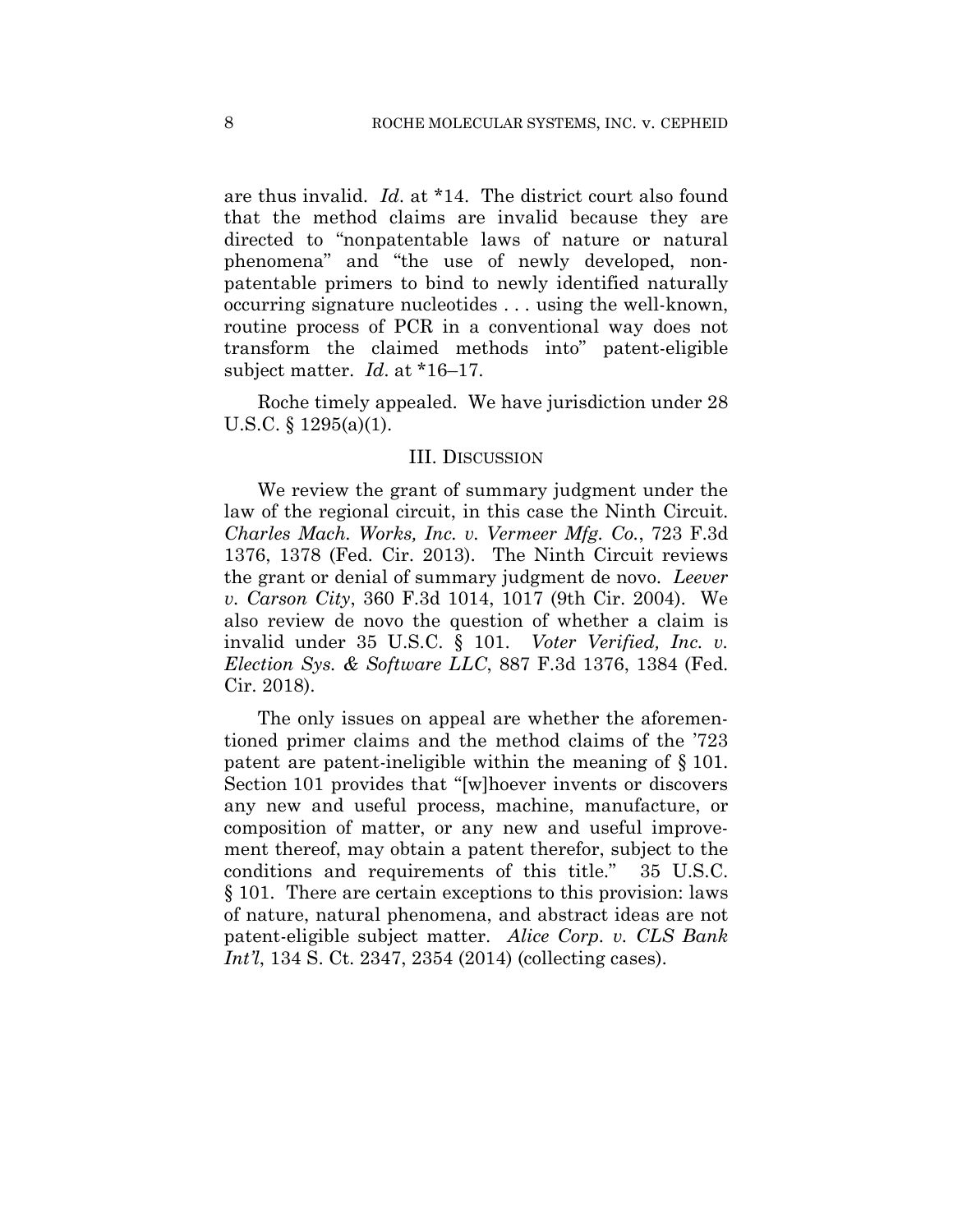The Supreme Court has established a two-step framework for distinguishing patents that claim laws of nature, natural phenomena, and abstract ideas from those that claim patent-eligible applications of those concepts. *Id.* at 2355 (citing *Mayo Collaborative Servs. v. Prometheus Labs., Inc.*, 566 U.S. 66, 77–79 (2012)). Under the *Alice/Mayo* two-step framework, we first "determine whether the claims at issue are *directed to* one of those patent-ineligible concepts." *Id*. (emphasis added); *see also Enfish, LLC v. Microsoft Corp.*, 822 F.3d 1327, 1335 (Fed. Cir. 2016). "[T]he 'directed to' inquiry applies a stage-one filter to claims, considered in light of the specification, based on whether 'their character as a whole is directed to excluded subject matter.'" *Enfish*, 822 F.3d at 1335 (quoting *Internet Patents Corp. v. Active Network, Inc.*, 790 F.3d 1343, 1346 (Fed. Cir. 2015)). At step one, "it is not enough to merely identify a patent-ineligible concept underlying the claim; we must determine whether that patent-ineligible concept is what the claim is 'directed to.'" *Rapid Litig. Mgmt. Ltd. v. CellzDirect, Inc.*, 827 F.3d 1042, 1050 (Fed. Cir. 2016).

If a claim is directed to one of those patent-ineligible concepts, we move to step two of the *Alice/Mayo* inquiry to "examine the elements of the claim to determine whether it contains an 'inventive concept' sufficient to 'transform' the claimed abstract idea into a patent-eligible application." *Alice*, 134 S. Ct. at 2357 (quoting *Mayo*, 566 U.S. at 72–73, 78). At step two, there must be a further inventive concept to take the claim into the realm of patent-eligibility. *Id*. For claims that encompass natural phenomena, the method steps are the "additional features that must be new and useful." *Ariosa Diagnostics, Inc. v. Sequenom, Inc.*, 788 F.3d 1371, 1377 (Fed. Cir. 2015); *see also Genetic Techs. Ltd. v. Merial L.L.C.*, 818 F.3d 1369, 1376 (Fed. Cir. 2016), *cert. denied*, 137 S. Ct. 242 (2016). Following the *Alice/Mayo* framework, we address the primer claims and the method claims in turn.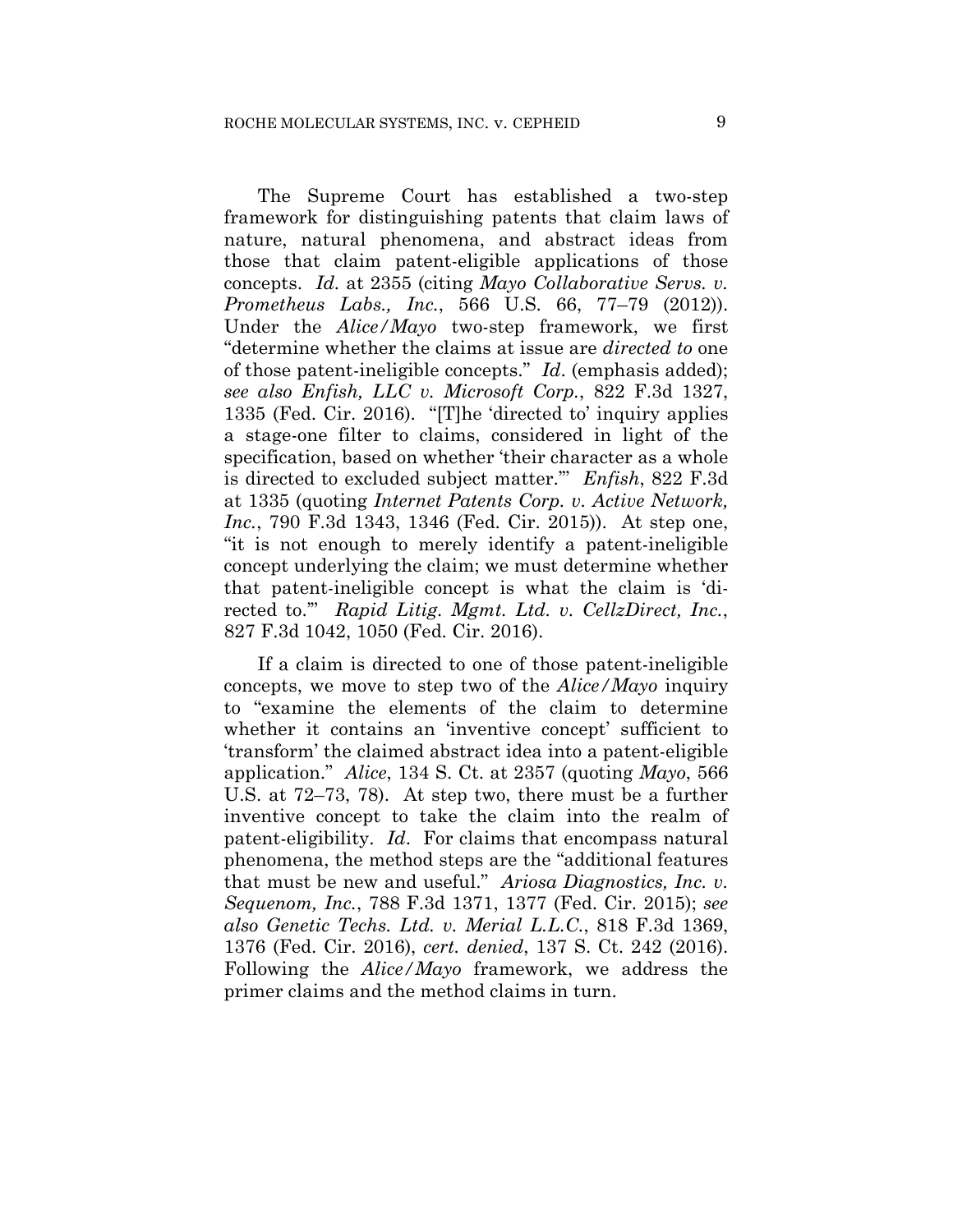### A. The Primer Claims

Roche argues that at *Alice/Mayo* step one, the primer claims (claims 17–20) are patent-eligible because they are directed to artificial, man-made primers that are different from naturally occurring DNA. *Roche*, 2017 WL 6311568, at \*10. Specifically, Roche argues that the claimed primers have both a 3-prime end and a 3-prime hydroxyl group, while the naturally occurring bacterial MTB DNA contains neither of these. *Id*. at \*11. The district court rejected Roche's arguments and found that "the primer claims in this case, which have genetic sequences identical to those found in nature, are indistinguishable from those held to be directed to nonpatentable subject matter in *In Re BRCA1*." *Id*. at \*14 (citing *In re BRCA1- & BRCA2-Based Hereditary Cancer Test Patent Litig.*, 774 F.3d 755, 760 (Fed. Cir. 2014) ("*BRCA1*")). We agree.

*BRCA1* forecloses Roche's arguments. There, this court examined the subject matter eligibility of similar primer claims and held that those primers "are not distinguishable from the isolated DNA found patentineligible in *Myriad*" and thus are not patent-eligible. *BRCA1*, 774 F.3d at 760 (citing *Ass'n for Molecular Pathology v. Myriad Genetics, Inc.*, 569 U.S. 576, 591 (2013)). It is well established that primers are short, singlestranded nucleic acid molecules that bind to their complementary nucleotide sequence.4 *Id*. at 761; *see Roche*, 2017 WL 6311568, at \*10. As this court found in *BRCA1*, "[p]rimers necessarily contain the identical sequence of

<u>.</u>

<sup>4</sup> Complementarity refers to the inherent property of nucleotides that causes them to pair with each other: Adenine pairs with Thymine, and Cytosine pairs with Guanine. J.A. 1129–30. This property allows investigators who know the sequence of a single strand of DNA to accurately predict the sequence of the opposite DNA strand. *Id*.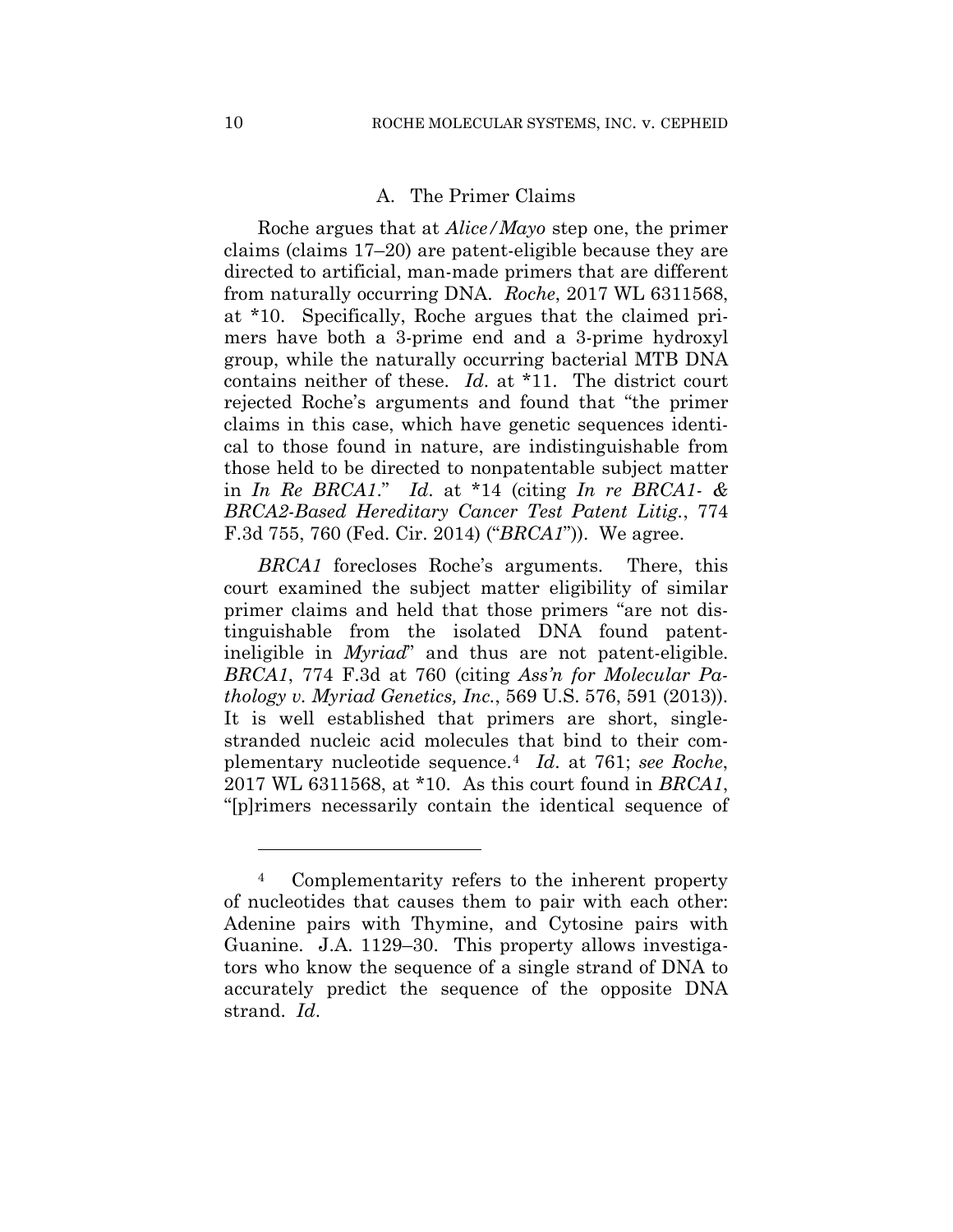the [nucleotide] sequence directly opposite to the [DNA] strand to which they are designed to bind. They are structurally identical to the ends of DNA strands found in nature." 774 F.3d at 760. The court further held:

A DNA structure with a function similar to that found in nature can only be patent eligible as a composition of matter if it has a unique structure, different from anything found in nature. *Myriad*, 133 S. Ct. at 2116–17. Primers do not have such a different structure and are patent ineligible.

### *Id*. at 761 (citation omitted).

It is undisputed that the primers before us have the identical nucleotide sequences as naturally occurring DNA, just like the primers found subject matter ineligible in *BRCA1*. Appellant Br. 23 (admitting that "the claimed primers include DNAs with the same nucleotide sequence as portions of the MTB *rpoB* gene"). Nothing in the '723 patent suggests that the Roche inventors introduced any mutations that would have made the primers' nucleotide sequences different from those found in nature. Thus, Roche's primers are indistinguishable from their corresponding nucleotide sequences on the naturally occurring MTB *rpoB* gene.

Roche argues that the claimed primers are nonetheless patent-eligible because they "are chemically and structurally distinct from any nucleic acid that occurs in nature or that can be isolated from naturally occurring DNA." Appellant Br. 23. According to Roche, its claimed primers have a 3-prime end and a 3-prime hydroxyl group, which are absent in naturally occurring DNA. This distinction is unavailing. The same argument was raised in the opening brief in *BRCA1*. *Roche*, 2017 WL 6311568, at \*14 (citing Appellant Br. at 11–12, 65–66, *BRCA1* 774 F.3d 775 (Nos. 14–1361, –1366), 2014 WL 1668324). This court rejected this argument, holding that the primers at issue were patent-ineligible subject matter.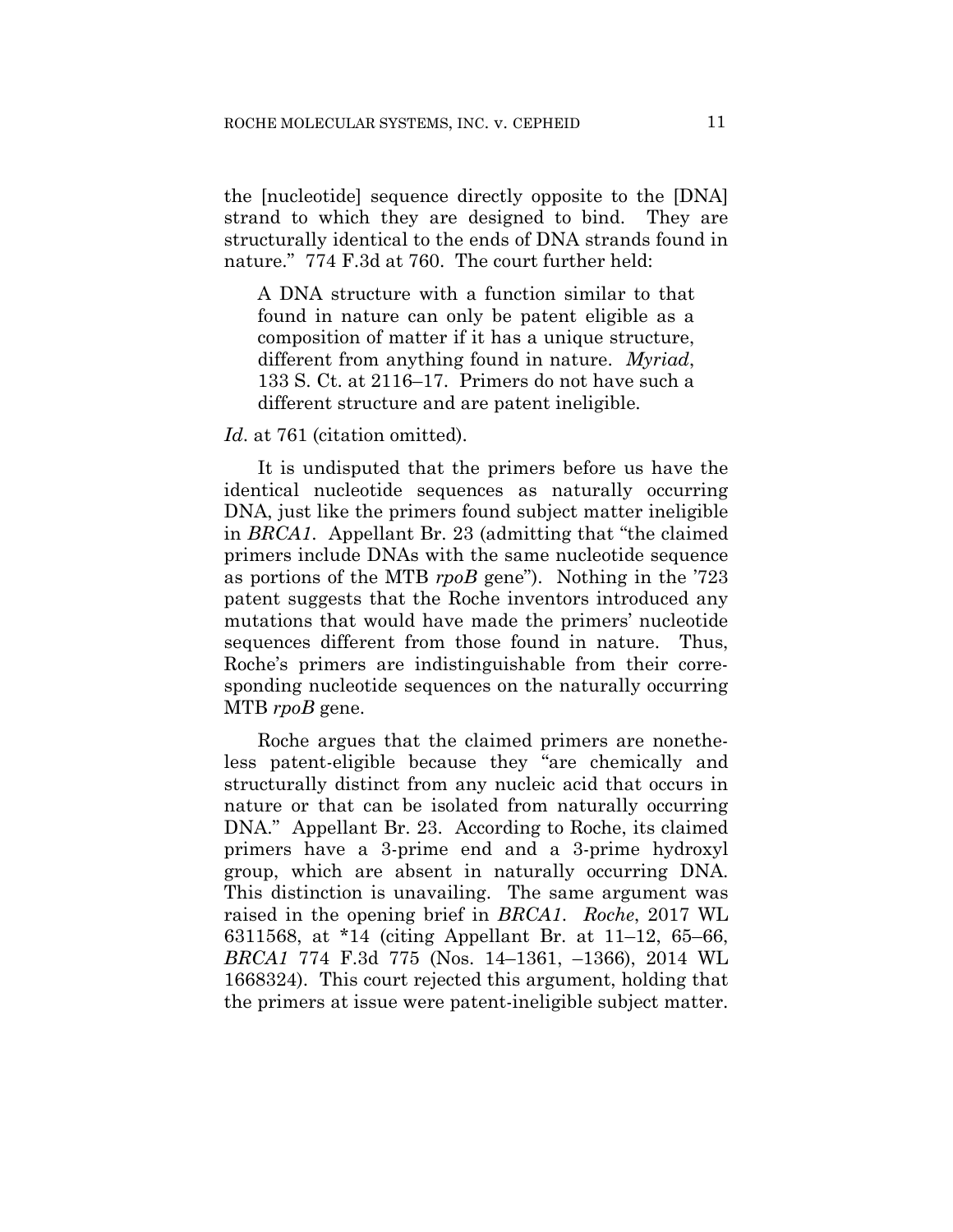*BRCA1*, 774 F.3d at 761. As we held in *BRCA1*, "it makes no difference that the identified gene sequences are synthetically replicated." *Id*. at 760. It was undisputed that the primers in *BRCA1* contain 3-prime ends and 3 prime hydroxyl groups, exactly as Roche's primers in this case. *Roche*, 2017 WL 6311568, at \*14. Thus, except for the nucleotide sequences, the primers before us are not chemically or structurally different from the primers that we held patent-ineligible in *BRCA1*.

Roche also contends that *BRCA1* is distinguishable because, as a bacterium, MTB has "a circular chromosome, which has neither a 3-prime end nor a 3-prime hydroxyl [group]," while "[t]he primers at issue in *BRCA1* were derived from human DNA, in which each chromosome occurs as a linear molecule." Appellant Br. 23, 31. Roche's emphasis on the chromosome is misplaced. The shape of MTB's chromosomes is not relevant to the inquiry on the subject matter eligibility of the claimed primers. As this court determined in *BRCA1*, the subject matter eligibility inquiry of primer claims hinges on comparing a claimed primer to its corresponding DNA *segment* on the chromosome—not the whole chromosome. 774 F.3d at 760–61 (emphasizing the appropriate comparison being between the primers and "the relevant *portion* of the naturally occurring sequence" (emphasis added)). Neither the claims nor the written description of the '723 patent contain any reference to the circular nature of MTB chromosomes. Indeed, Roche's expert admitted that "whether a chromosome is linear or circular makes no difference in designing a primer." *Roche*, 2017 WL 6311568, at \*12. Therefore, at *Alice/Mayo* step one, we find that the asserted primers are indistinguishable from naturally occurring DNA and that the primer claims are directed to a natural phenomenon.

Roche next argues that its primers can be distinguished from the patent-ineligible primers of *BRCA1* because they can hybridize to only one of eleven position-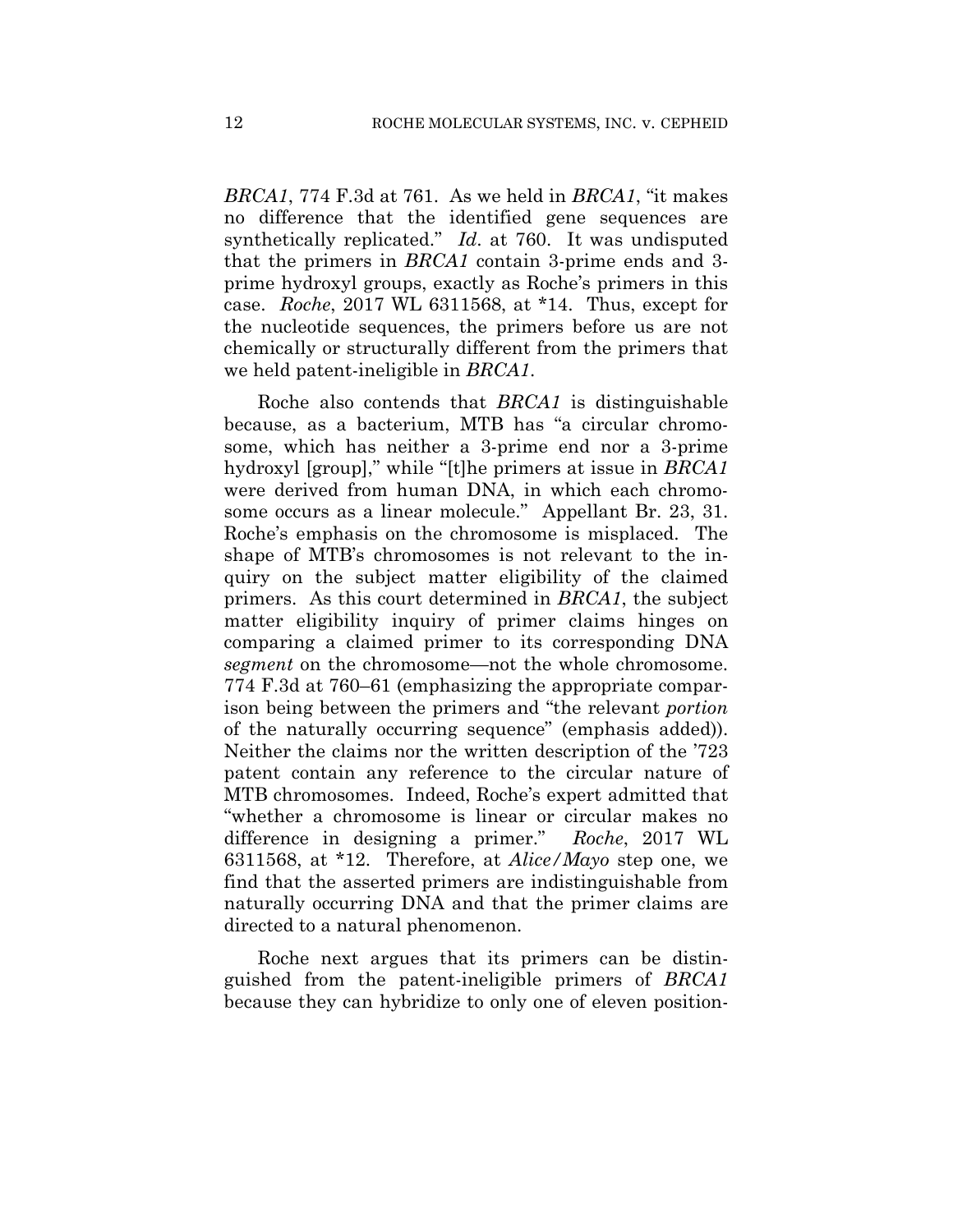specific signature nucleotides on the MTB *rpoB* gene. Appellant Br. 24. This is an *Alice/Mayo* step two argument: Roche is arguing that the specificity of its primers to the eleven signature nucleotides would "transform" the claimed naturally occurring phenomenon into patenteligible subject matter. But Roche's emphasis on hybridizing to particular DNA sequences is unavailing. A primer that is otherwise patent-ineligible does not gain subject matter eligibility simply because it can selectively hybridize to a certain position of naturally occurring DNA, because a primer having an identical nucleotide sequence to naturally occurring DNA without further chemical modification is a natural phenomenon. *See BRCA1*, 774 F.3d at 760. Here, the primers before us have no further chemical modification.<sup>5</sup>

The eleven position-specific signature nucleotides on the MTB *rpoB* gene that Roche's primers are designed to hybridize to are naturally occurring; the Roche inventors identified these eleven positions after sequencing MTB DNA. '723 patent col. 12 ll. 1–23. In other words, Roche identified these pre-existing position-specific signature nucleotides; it did not create them. There is no doubt that Roche's discovery of these signature nucleotides on the MTB *rpoB* gene and the designing of corresponding primers are valuable contributions to science and medicine,

<u>.</u>

<sup>5</sup> We do not address the subject matter eligibility of primers that have been altered—e.g., investigatorinduced mutation(s) such that their nucleotide sequences are not found in nature, or primers which are chemically modified or labeled by investigators such that they cannot be isolated directly from naturally occurring DNA. *See Myriad*, 569 U.S. at 596 ("Scientific alteration of the genetic code presents a different inquiry, and we express no opinion about the application of § 101 to such endeavors.").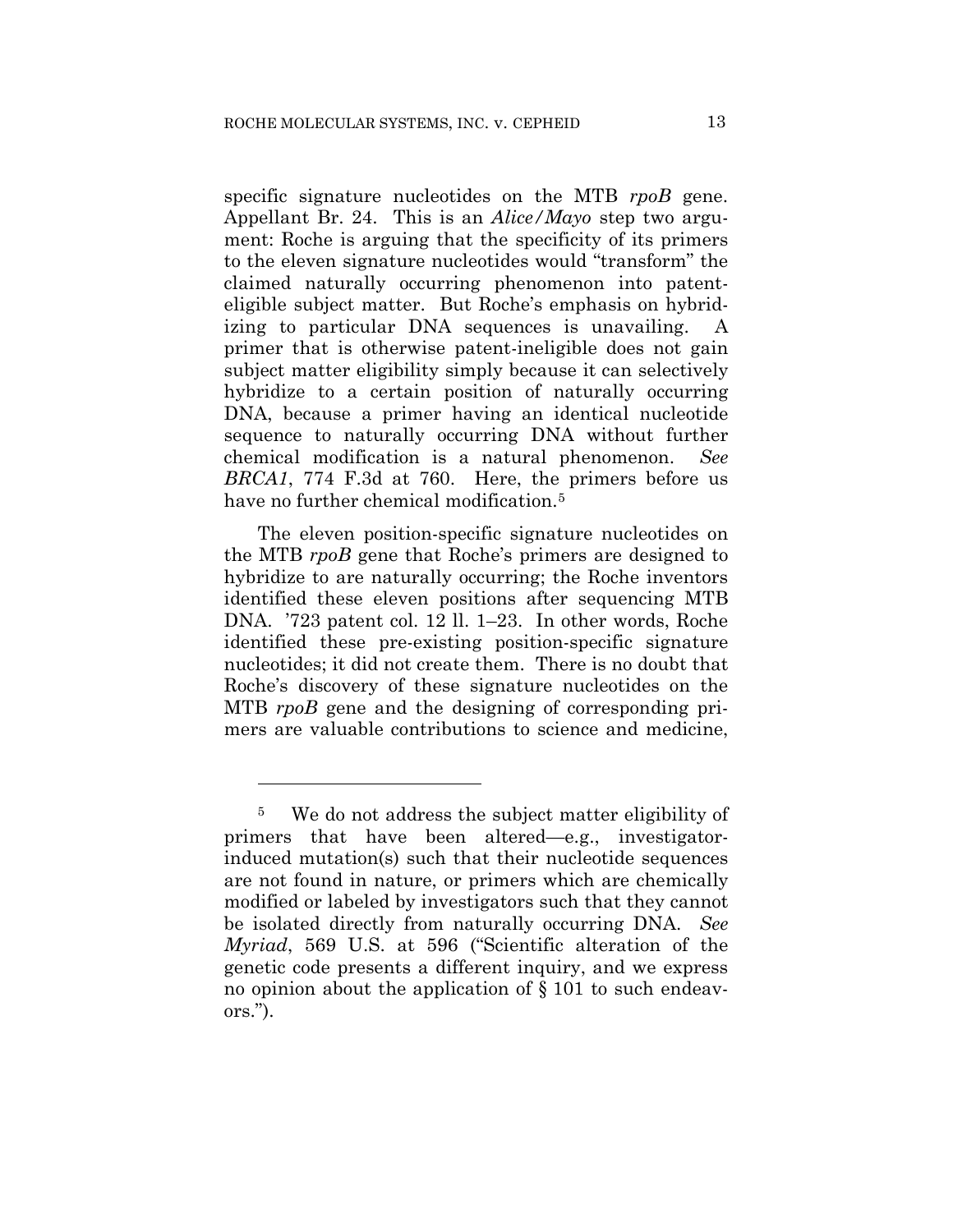allowing for faster detection of MTB in a biological sample and testing for rifampin resistance. However, "[g]roundbreaking, innovative, or even brilliant discovery does not by itself satisfy the § 101 inquiry." *Myriad*, 569 U.S. at 591; *Ariosa*, 788 F.3d at 1379. The primers are not patent-eligible because they can be found in nature, not because they are not valuable scientific discoveries.

We hold that the primers before us are indistinguishable from their corresponding nucleotide sequences on the naturally occurring DNA, and that the primer claims, therefore, are patent-ineligible within the meaning of § 101. We next address the asserted method claims.

### B. The Method Claims

At *Alice/Mayo* step one, the plain language of the asserted method claims, viewed in light of the written description, demonstrates that they are directed to naturally occurring phenomena. The method claims disclose a diagnostic test based on the observation that the presence of the eleven position-specific signature nucleotides of the naturally occurring MTB *rpoB* gene indicates the presence of MTB in a biological sample. Claim 1, the sole independent method claim, provides "[a] method for detecting Mycobacterium tuberculosis in a biological sample" and contains two steps: (1) PCR amplification of DNA ("the amplification step"), and (2) determination of the presence of MTB based on the presence or absence of PCR amplification product ("the detecting step"). '723 patent col. 25 l. 57–col. 27 l. 6. The amplification step subjects DNA from a biological sample—naturally occurring matter—to amplification by PCR using primers that are designed to hybridize to at least one of the eleven naturally occurring position-specific signature nucleotides on the MTB *rpoB* gene. *Id.* at col. 25 l. 60–col. 26 l. 67. The primers, as discussed above, are indistinguishable from their corresponding naturally occurring segments on DNA. The detecting step of claim 1 is a mental determi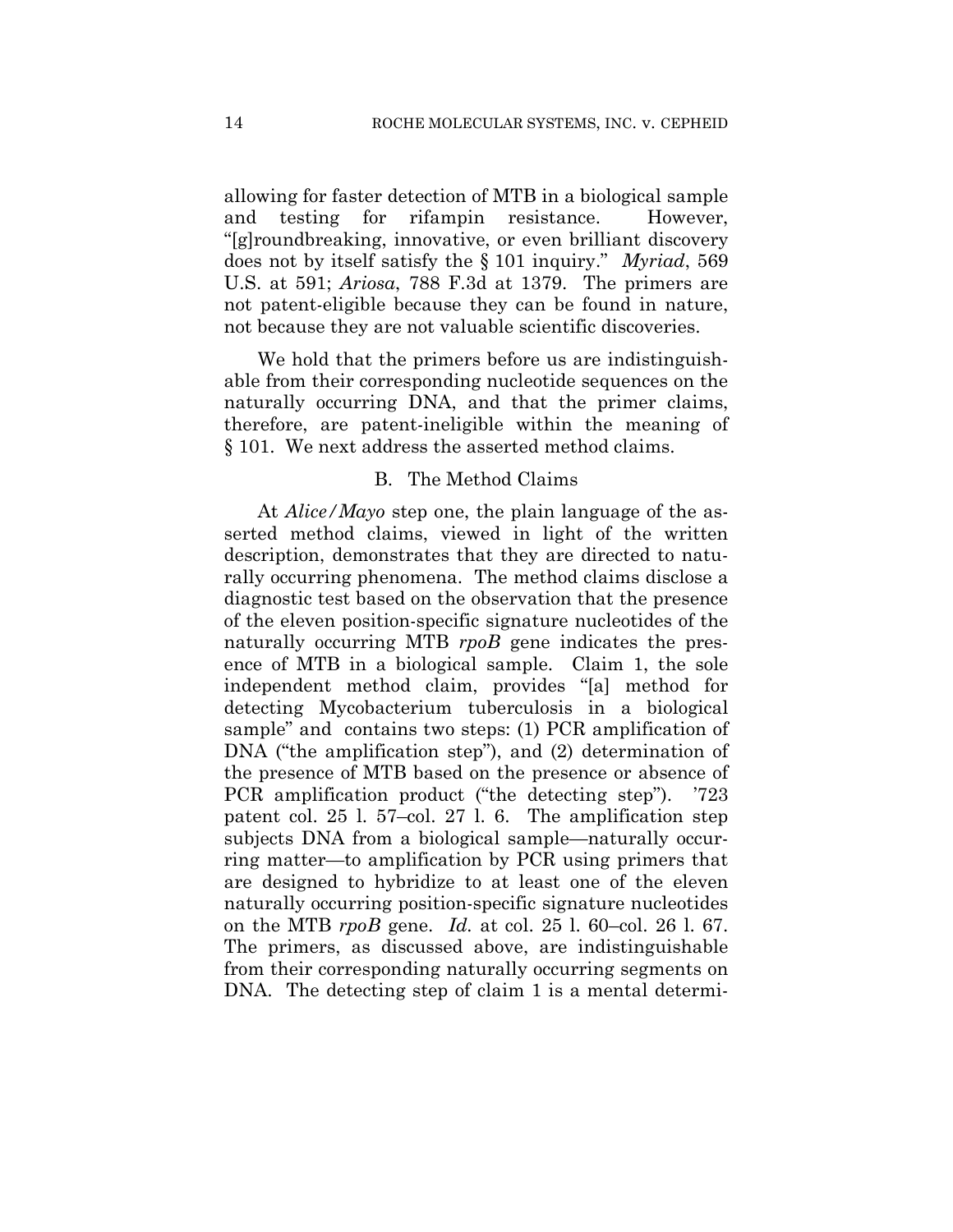nation step: if a PCR amplification product is detected, MTB is present in the biological sample, and vice versa. *Id*. at col. 27 ll. 1–6.

Claim 1 establishes that the method claims are *directed to* a relationship between the eleven naturally occurring position-specific signature nucleotides and the presence of MTB in a sample. In other words, the method claims assert that if an investigator detects a signature nucleotide from a sample, she knows the sample contains MTB. This relationship between the signature nucleotides and MTB is a phenomenon that exists in nature apart from any human action, meaning the method claims are directed to a natural phenomenon, which itself is ineligible for patenting.

The written description supports the conclusion that the method claims of the '723 patent are directed to a patent-ineligible natural phenomenon. In the Summary of the Invention, the patent states:

This invention involves a comparative analysis of the rpoB sequences in MTB, other mycobacteria and related . . . bacteria . . . demonstrating the heretofore *undiscovered presence* of a set of MTBspecific position-specific "signature nucleotides" that permits unequivocal identification of MTB . . . .

'723 patent col. 2 ll. 60–65 (emphasis added). The language makes clear what the inventors' discovery entails: the revelation of a previously undiscovered natural phenomenon. *Id*. The patent further states that "[i]t was found upon inspection of the sequence alignment that there were eleven sites . . . at which the nucleotide observed for Mycobacterium tuberculosis (MTB) differed from all or most related organisms." *Id.* col. 12 ll. 18–23. Because these signature nucleotides are naturally occurring, we conclude that the method claims, as informed by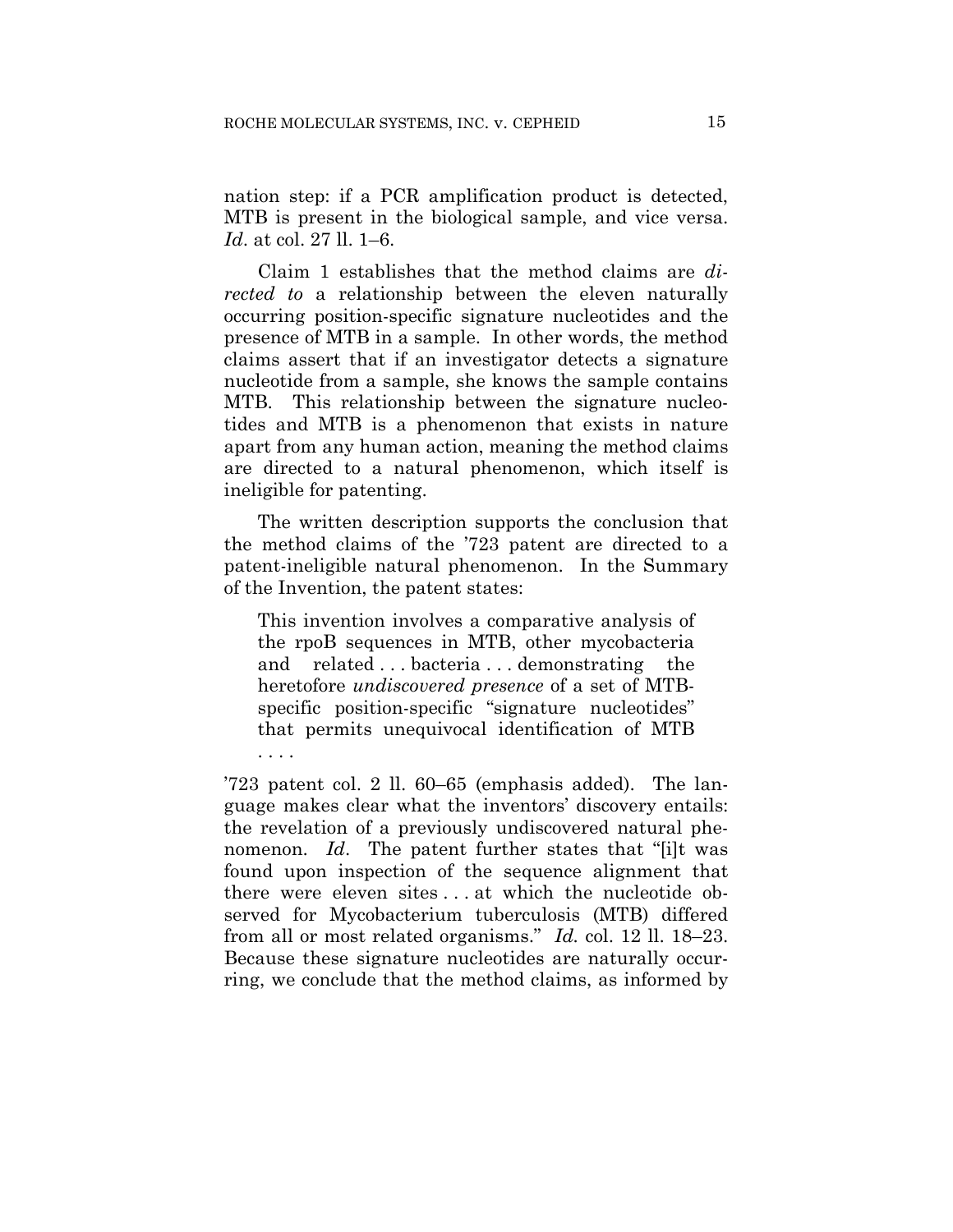the written description, are directed to a patent-ineligible natural phenomenon. We turn to *Alice/Mayo* step two.

We hold that the method claims do not contain an inventive concept that transforms the eleven positionspecific signature nucleotides of the MTB *rpoB* gene into patent-eligible subject matter. PCR amplification of DNA is the main action step of the method claims. '723 patent col. 25 l. 60–col. 26 l. 67. The district court found, and Roche does not challenge, that "the background techniques of PCR amplification and detection were '*routine*' when the patent application was filed in 1994." *Roche*, 2017 WL 6311568, at \*16 (emphasis added); Appellant Br. 45 ("In the case at bar, the technique of PCR was well known in the prior art."). Indeed, the '723 patent itself makes clear that "[t]he methods of the present invention use *standard PCR techniques*." '723 patent col. 3 ll. 65–66 (emphasis added). Neither the claims nor the written description of the '723 patent disclose any "new and useful" improvement to PCR protocols or DNA amplification techniques in general. The detecting step of claim 1 is similarly devoid of an inventive concept because it involves a simple mental determination of the presence of MTB based on the presence or absence of a PCR amplification product.

Roche asserts that the method claims constitute more than a patent-ineligible natural phenomenon. Roche argues that at the time of the invention, it was "not routine or conventional to use PCR (or any other genetic test) to detect the presence of MTB in a biological sample" and "unprecedented to perform PCR using the type of primer specified in claims 1 through 13." *Roche*, 2017 WL 6311568, at \*15; Appellant Br. 42.

While it may be true that Roche inventors were the first to use PCR to detect MTB in a biological sample, being the first to discover a previously unknown naturally occurring phenomenon or a law of nature alone is not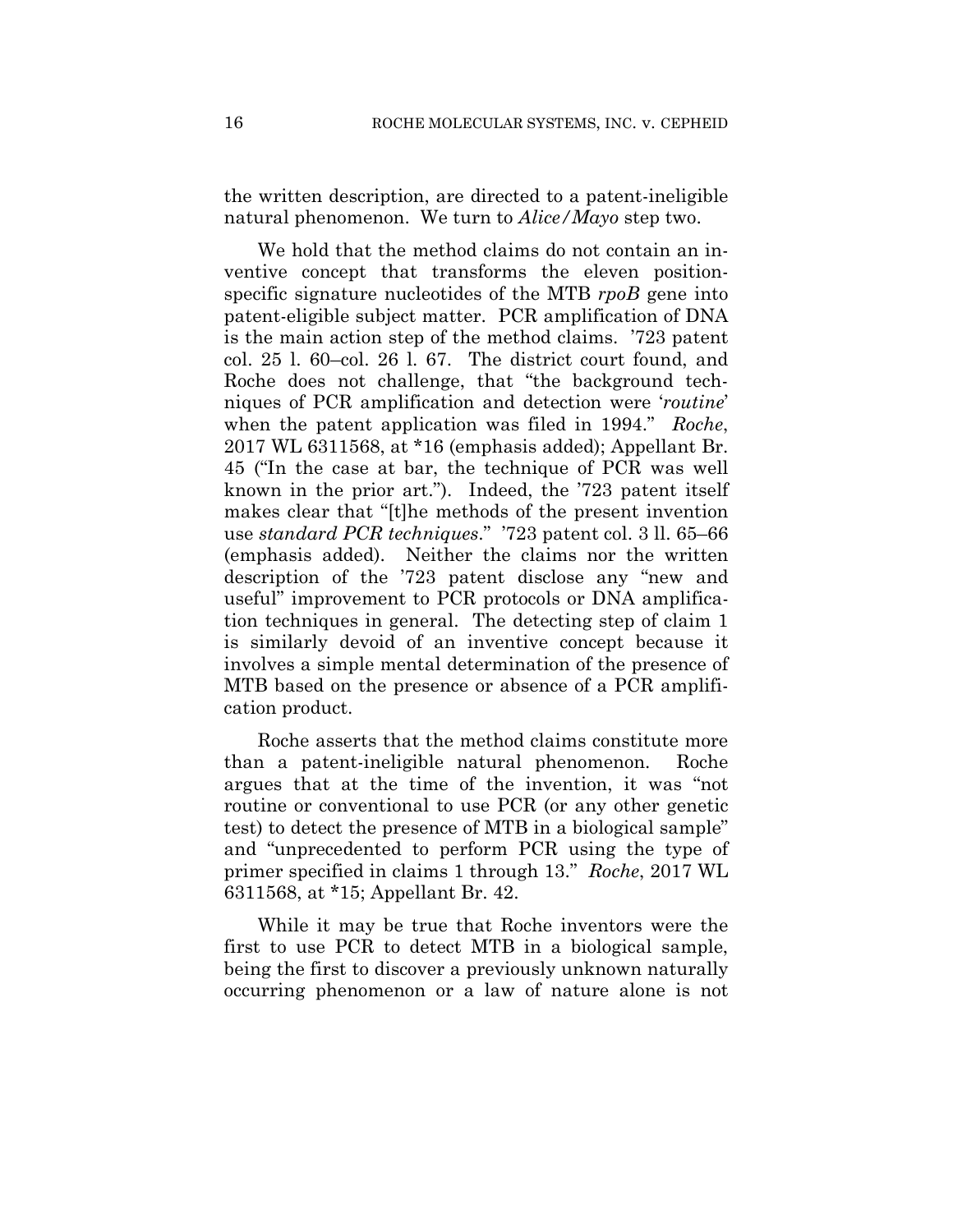enough to confer patent eligibility. Many groundbreaking, innovative, and brilliant discoveries have been held patent-ineligible. *See e.g., Mayo*, 566 U.S. at 73–77 (discovery of natural correlation between level of certain metabolites and drug dosage, resulting in claimed method of optimizing treatment using standard techniques to administer the drug and then check if the metabolite level indicated the need for a dosage change); *Genetic Techs.*, 818 F.3d at 1374 (discovery of natural correlation between non-coding regions of DNA and the presence of an allele in the coding region, resulting in claimed method of detecting alleles using standard PCR to amplify and detect); *Ariosa*, 788 F.3d at 1373 (discovery of natural phenomenon that pregnant women's blood contains cffDNA, resulting in claimed methods using standard techniques to amplify and detect cffDNA in maternal blood). The Supreme Court in "*Mayo* made clear that transformation into a patent-eligible application requires more than simply stat [ing] the law of nature while adding the words 'apply it.'" *Ariosa*, 788 F.3d at 1377 (internal quotation marks omitted) (quoting *Mayo*, 566 U.S. at 72). *Alice/Mayo* step two's requirement of "additional features that must be new and useful" is simply not met in this case because the asserted method claims recite standard PCR methods applied to a naturally occurring phenomenon; there is no additional innovation. *See id*.

Roche argues that to use its primers to detect MTB "is no less an inventive act than to make a specific artificial drug that is effective to treat an MTB infection." Appellant Br. 26 (emphasis omitted). We disagree. It is a wellestablished law of nature that "complementary nucleotide sequences bind to each other." *BRCA1*, 774 F.3d at 761. Roche's method claims exploit the same law of nature the primer binds to its complementary nucleotide sequence on the MTB *rpoB* gene. This court's holding in *BRCA1* applies to this case with equal force: the primers "do not perform a significantly new function. Rather,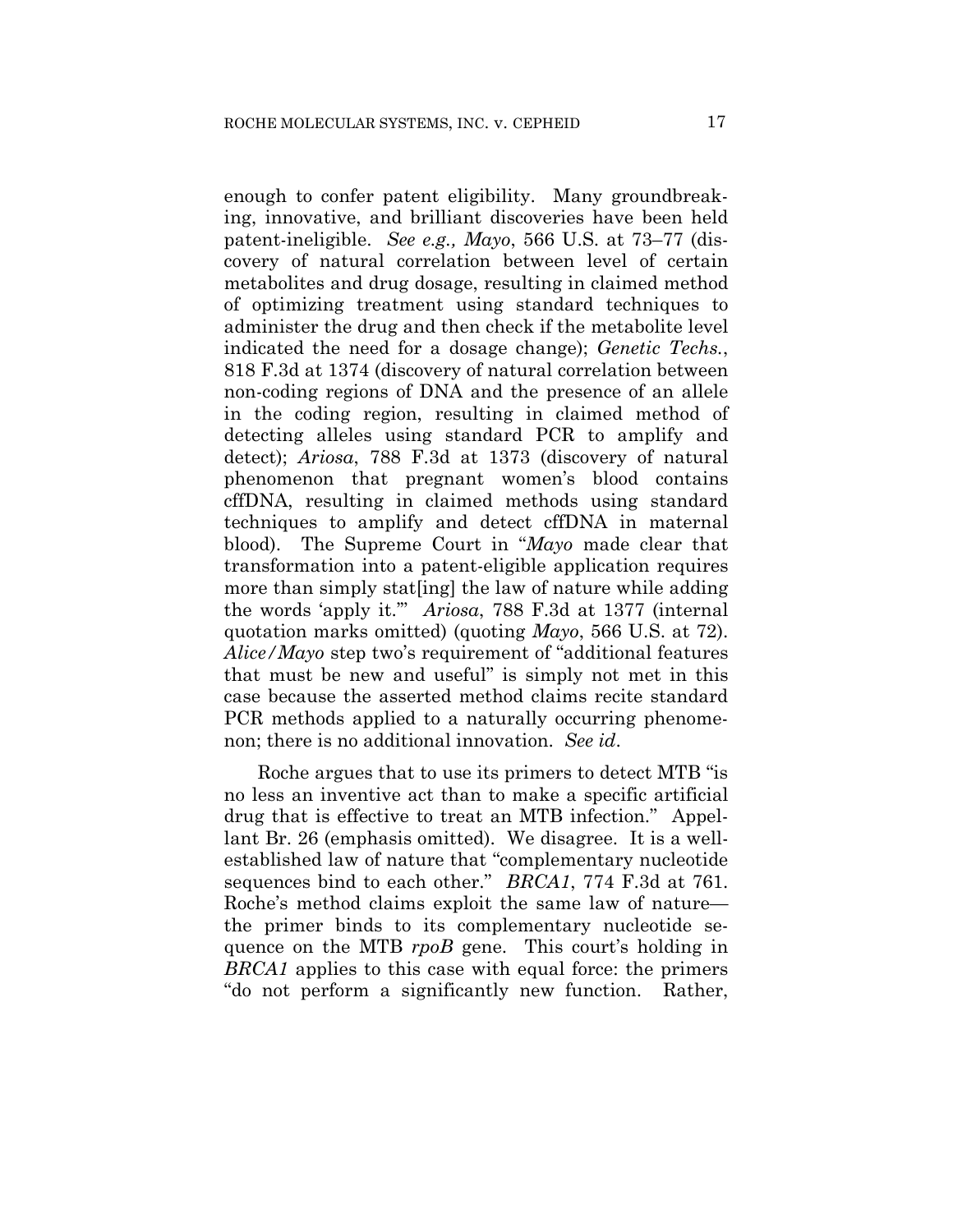[they are] used to form the first step in a [PCR] chain reaction—a function that is performed because the primer maintains the exact same nucleotide sequence as the relevant portion of the naturally occurring sequence." *Id*. Thus, unlike a method of treating a disease with a new drug, Roche's method claims do not involve "a significantly new function" for the primers.6 *Id*.

This case is distinguishable from *CellzDirect*, where this court vacated a district court's decision that the method claims at issue were ineligible for patenting. 827 F.3d at 1052. This court held that while the claims were based on the discovery of a natural phenomenon (the ability of certain liver cells, or hepatocytes, to survive multiple freeze cycles), they were "directed to a new and useful *laboratory technique* for preserving hepatocytes" namely, freezing and thawing hepatocytes twice even though the prior art taught away from this process. *Id*. at 1046–51 (emphasis added) (distinguishing cases that did not invent a new and useful method based on the discovery of a natural phenomenon). This court held that "[t]his type of constructive process, carried out by an artisan to achieve 'a new and useful end,' is precisely the type of

<u>.</u>

<sup>&</sup>lt;sup>6</sup> DNA or RNA can sometimes be used as a drug. For example, technologies such as RNA interference ("RNAi") and small inhibitory RNAs ("siRNAs") use RNA to silence the expression of individual genes. *See*, *e.g.*, *Univ. of Utah v. Max-Planck-Gesellschaft Zur Forderung Der Wissenschaften E.V.*, 734 F.3d 1315, 1318 (Fed. Cir. 2013) (an attorneys' fees case not involving subject matter eligibility of the claims); *Ex parte Reich*, No. 2013-004817, 2016 WL 750325, at \*1 (P.T.A.B. Feb. 24, 2016); *Ex parte Khvorova*, No. 2012-010359, 2015 WL 4267897, at \*1 (P.T.A.B. July 10, 2015). We express no opinion on subject matter eligibility of method claims that exploit DNA or RNA for drug-like new applications.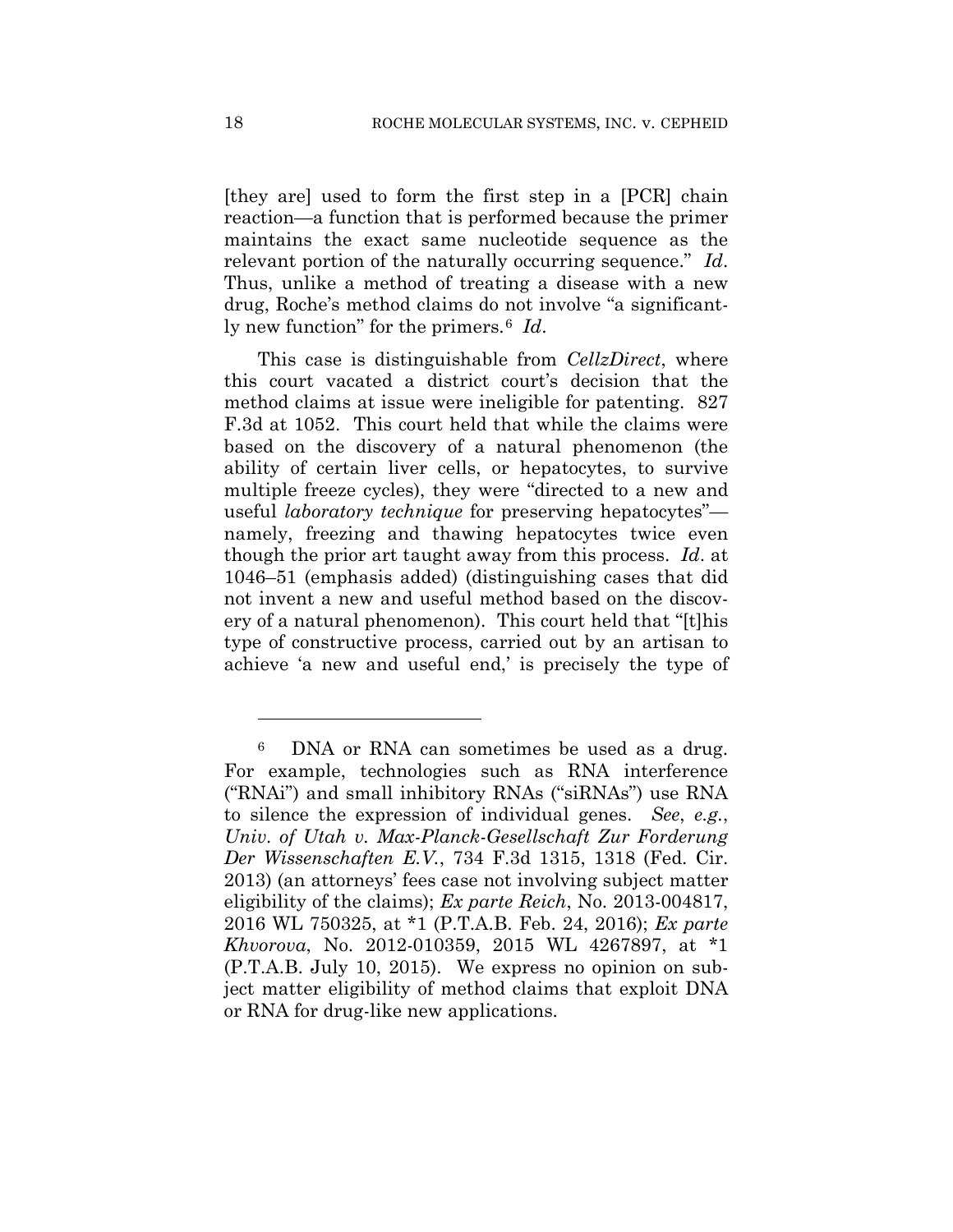1

claim that is eligible for patenting.  $\ldots$  [The inventors] employed their natural discovery to create *a new and improved way of preserving hepatocyte cells* for later use." *Id*. at 1048 (emphasis added) (quoting *Alice*, 134 S.Ct. at 2354). Unlike the method claims of the '723 patent, the invention in *CellzDirect* went beyond applying a known laboratory technique to a newly discovered natural phenomenon, and instead created an entirely new laboratory technique that "is not simply an observation or *detection*" based on the natural phenomenon. *Id*. (emphasis added). In contrast, the '723 patent claims a method of *detection* based on a natural phenomenon and employs only conventional, well-known laboratory techniques, which are the opposite of those at issue in *CellzDirect*.7

<sup>7</sup> Similarly, this case is also distinguishable from *Vanda Pharmaceuticals Inc. v. West-Ward Pharmaceuticals International Ltd.*, where this court found that the claimed methods of treatment are subject matter eligible because they claim "'a new way of using an existing drug' that is safer for patients" with schizophrenia at *Alice/Mayo* step one. 887 F.3d 1117, 1135 (Fed. Cir. 2018) (quoting *Mayo*, 566 U.S. at 87). *But see id.* at 1142 (Prost, C.J., dissenting) (stating that the treatment claims are "no more than an optimization of an existing treatment of schizophrenia, just as the claims in *Mayo*"). *Vanda* "underscore[s] the distinction between method of treatment claims and those in *Mayo*," i.e., claims "directed to a diagnostic method." *Id.* at 1134–35 (majority opinion). In contrast, Roche's method claims, consisting of a standard PCR amplification step and a mental determination step, are not directed to a method of treatment. Every time an investigator practices Roche's claimed invention detecting the presence or absence of the eleven signature nucleotides of MTB *rpoB* gene in a sample—she is simply rediscovering a preexisting natural phenomenon. Unlike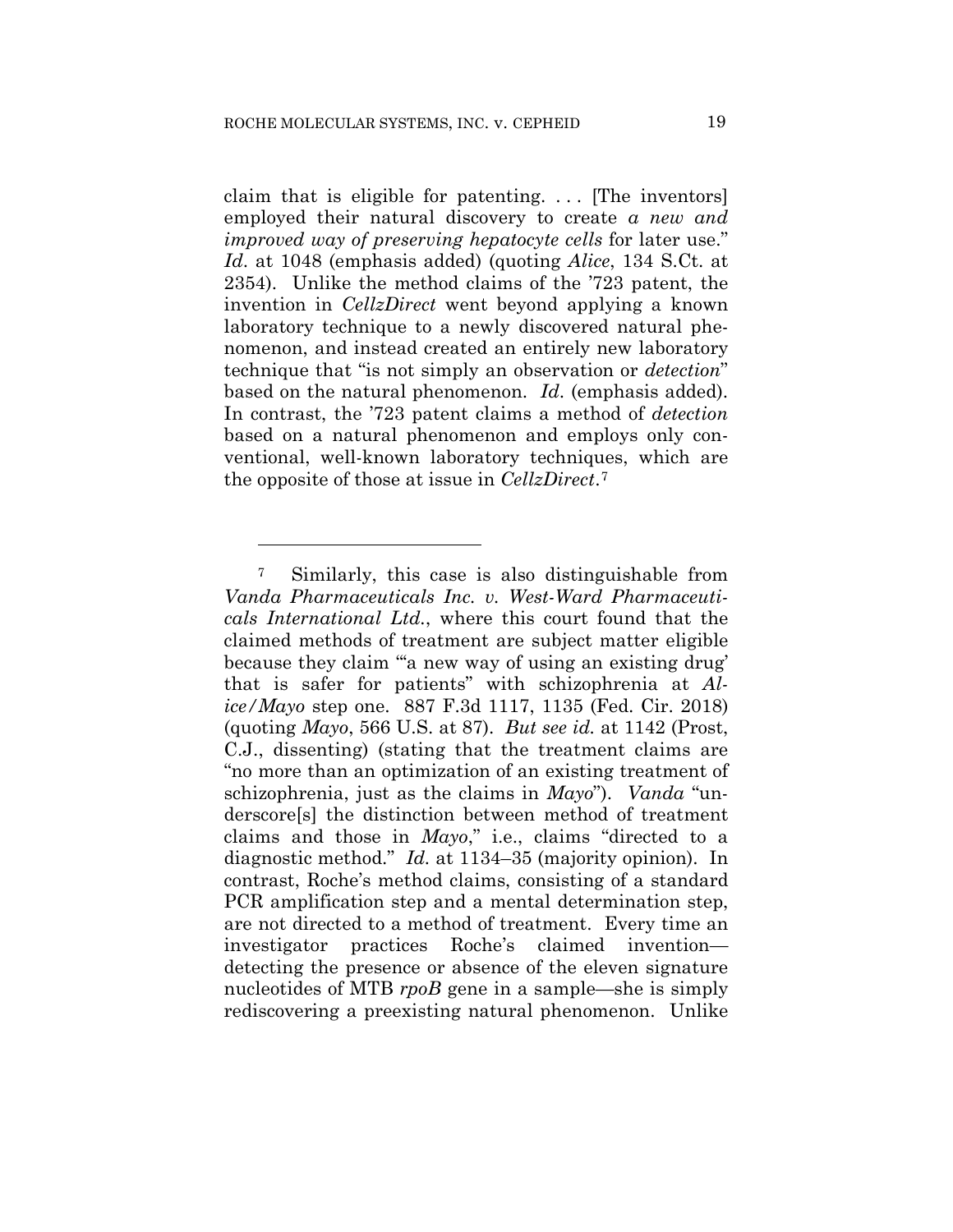Roche attempts to distinguish its invention from the patent-ineligible method claims in *BRCA1*. In *BRCA1*, this court invalidated claims 7 and 8, which were directed to methods of diagnosing genetic mutations of the BRCA1 gene in patients, as subject matter ineligible.8 774 F.3d at 763–65. Relevant here, *BRCA1* distinguished the subject matter ineligible method claims 7 and 8 from the potential subject matter eligibility of a different method claim, claim 21, which was not asserted and was thus not at issue; in dicta, the court pointed out that claim 21

claims a method of detecting alterations in which the alterations being detected are expressly identified in the specification by tables 11 and 12. These tables expressly identify ten predisposing mutations of the BRCA1 gene sequence discovered by the patentees. Thus, the detection in claim 21 is limited to the particular mutations the inventors discovered: detecting ten specific mutations from the wild-type, identified as "[p]redisposing [m]utations," for the specific purpose of identifying increased susceptibility to specific cancers. Claims 7 and 8 are significantly broader and more abstract, as they claim all comparisons between the patient's BRCA genes and the wild-type BRCA genes.

*Id*. at 765 (footnote and citations omitted).

l

in *Vanda*, Roche does not claim a method of treatment based on an underlying natural phenomenon, but the natural phenomenon itself. *Id.* at 1135.

<sup>8</sup> Briefly, claim 7 requires "1) hybridizing a BRCA gene probe and 2) detecting the presence of a hybridization product. Similarly, claim 8 requires 1) amplification of the BRCA1 gene and 2) sequencing of the amplified nucleic acids." *BRCA1*, 774 F.3d at 764.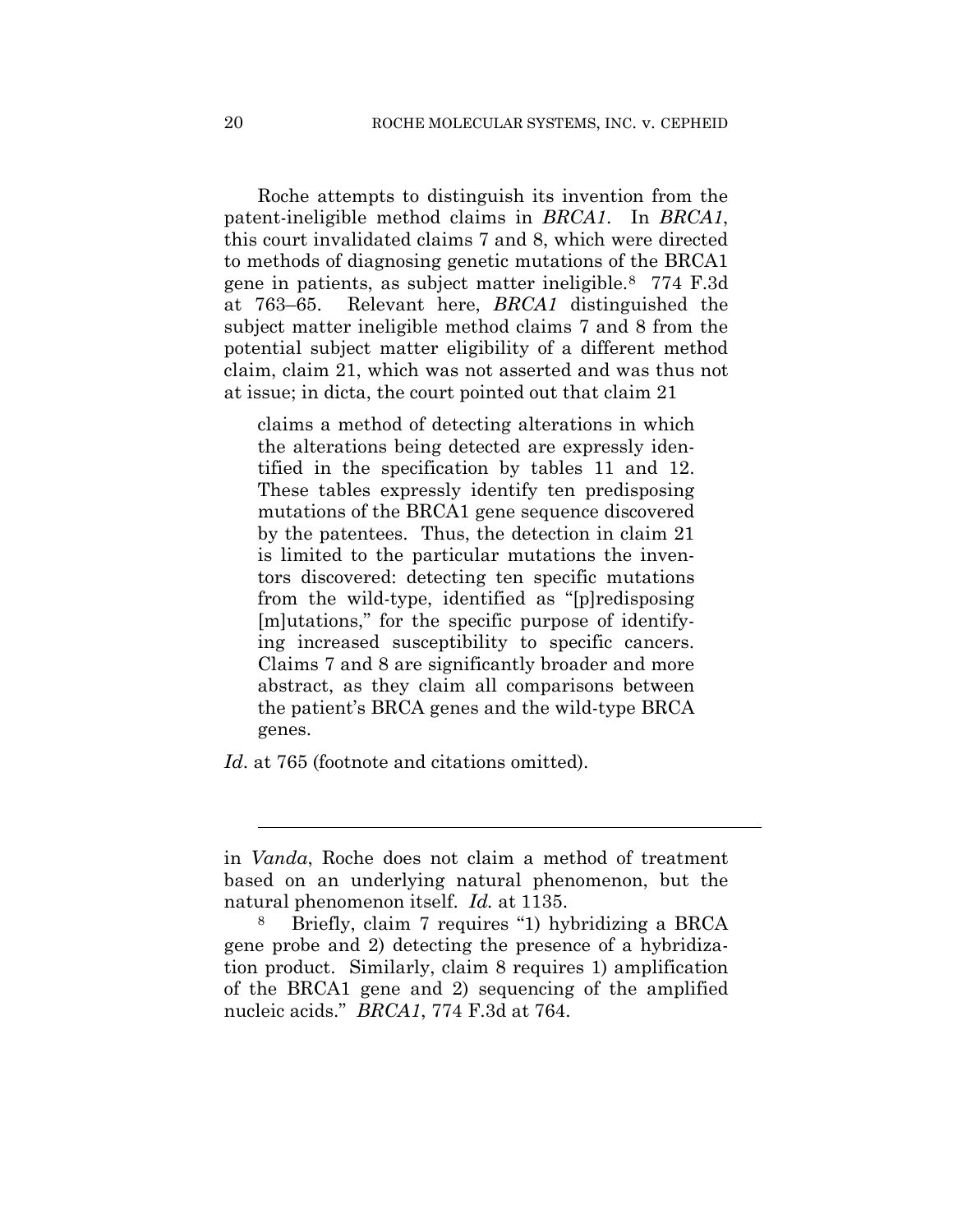Roche argues that its method claims are analogous to claim 21, and distinguishable from claims 7 and 8 in *BRCA1*, because they require primers hybridizing to one of eleven signature nucleotides expressly identified in the claims, and thus would not preempt or limit use of other DNAs for detecting MTB. Appellant Br. 34, 50; *see* '723 patent col. 26 ll. 58–68. To be clear, *BRCA1* did not find claim 21 subject matter eligible; in response to the parties' arguments, this court emphasized that "we express no view" on whether claim 21 is subject matter eligible, and simply noted that "claim 21 is qualitatively different from" claims 7 and 8. 774 F.3d at 765. Roche is mistaken that limiting the scope of an otherwise ineligible method claim would necessarily confer subject matter eligibility. Roche's attempt to limit the breadth of the method claims by showing alternative uses of MTB DNA outside of the scope of the claims "does not change the conclusion that the claims are directed to patent ineligible subject matter." *See Ariosa*, 788 F.3d at 1379. "While preemption may signal patent ineligible subject matter, the absence of complete preemption does not demonstrate patent eligibility." *Id*. Thus, the method claims before us cannot gain subject matter eligibility solely because they are limited to specific signature nucleotides.

Therefore, we hold that the asserted method claims of the '723 patent are patent-ineligible because they are directed to a natural phenomenon and lack any inventive concept that transforms them into patent-eligible subject matter.

#### IV. CONCLUSION

For the foregoing reasons, we affirm the district court's summary judgment ruling.

#### **AFFIRMED**

COSTS

No costs.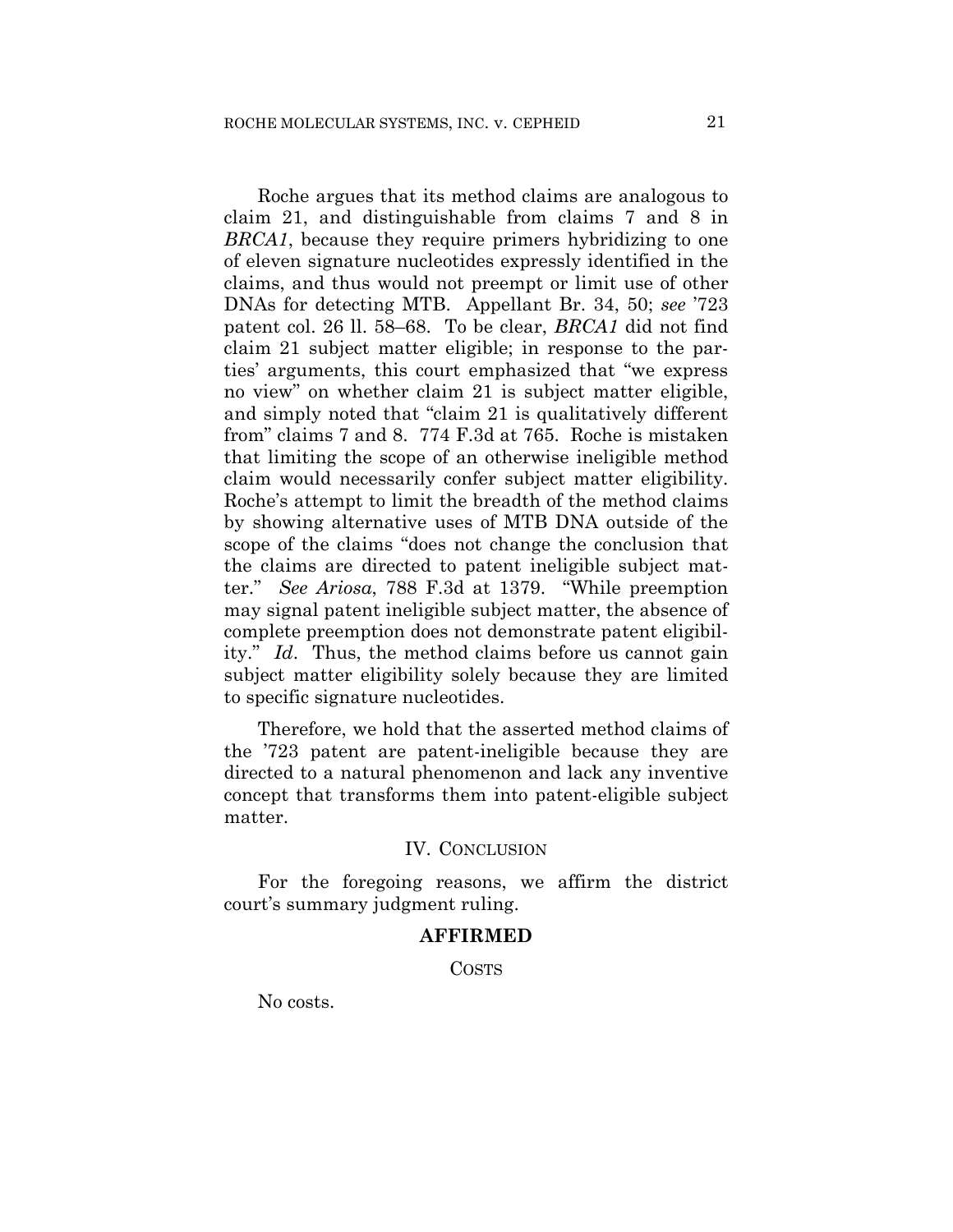# United States Court of Appeals for the Federal Circuit

**ROCHE MOLECULAR SYSTEMS, INC.,** *Plaintiff-Appellant*

**\_\_\_\_\_\_\_\_\_\_\_\_\_\_\_\_\_\_\_\_\_\_** 

**v.**

**CEPHEID,** *Defendant-Appellee*

## 2017-1690 **\_\_\_\_\_\_\_\_\_\_\_\_\_\_\_\_\_\_\_\_\_\_**

**\_\_\_\_\_\_\_\_\_\_\_\_\_\_\_\_\_\_\_\_\_\_** 

Appeal from the United States District Court for the Northern District of California in No. 3:14-cv-03228-EDL, Magistrate Judge Elizabeth D. Laporte.

**\_\_\_\_\_\_\_\_\_\_\_\_\_\_\_\_\_\_\_\_\_\_** 

O'MALLEY, *Circuit Judge*, concurring.

I agree with the majority that our decision in *In re BRCA1- & BRCA2-Based Hereditary Cancer Test Patent Litigation*, 774 F.3d 755, 758 (Fed. Cir. 2014) ("*BRCA1*") compels the conclusion that the primer and method claims of U.S. Patent No. 5,643,723 ("the '723 patent") are not eligible for patent protection.

I write separately to express my belief that we should revisit our holding in *BRCA1* at least with respect to the primer claims. Specifically, I believe that our holding there was unduly broad for two reasons: (1) the question raised in *BRCA1* was narrower than our holding in that case; and, (2) our interpretation of the nature and func-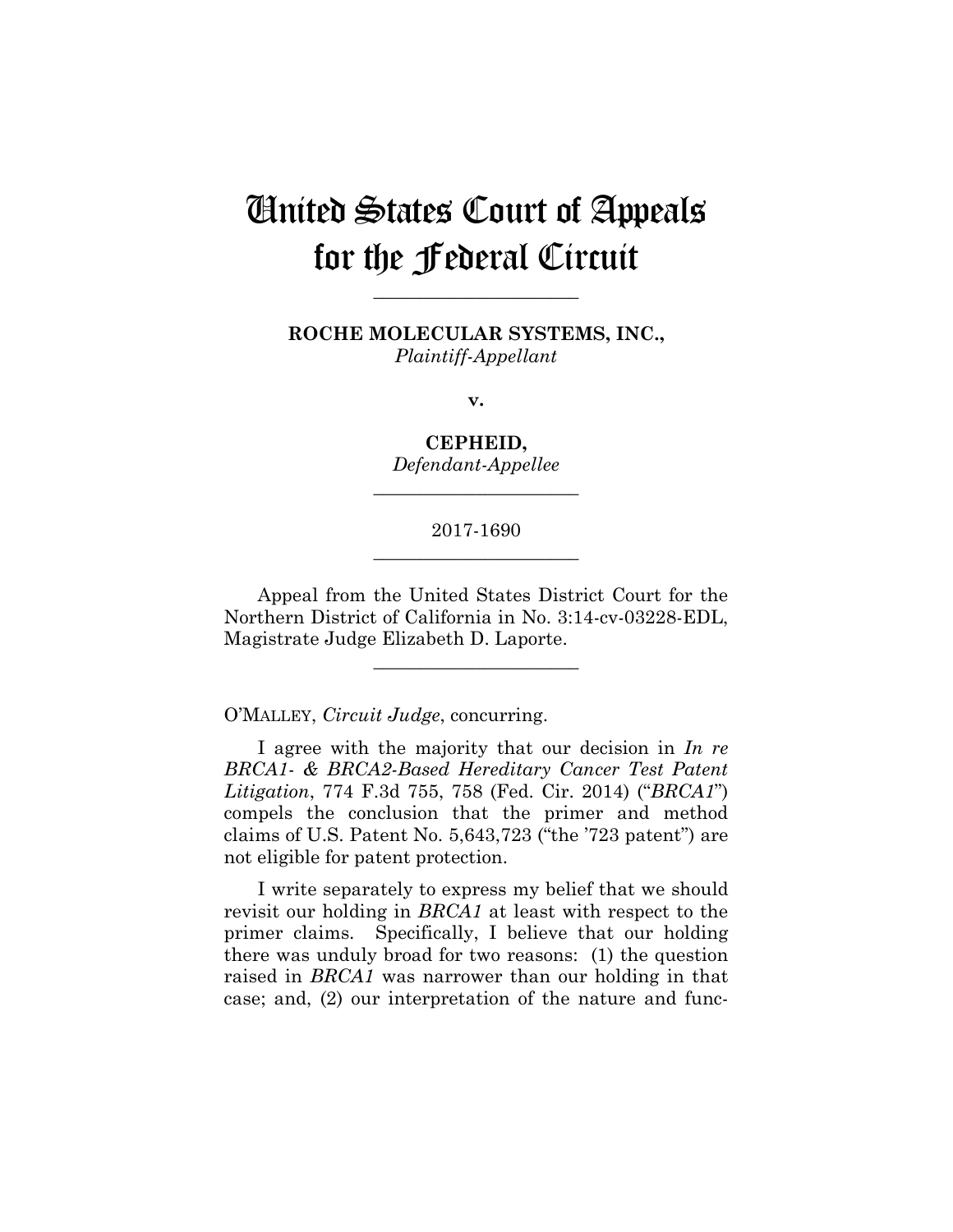tion of DNA primers lacked the benefit of certain arguments and evidence that the patent owner presents in this case.

First, the question before us in *BRCA1* was not whether the primer claims were patent-ineligible, but, rather, whether the district court abused its discretion when it denied the patent owner's motion for a preliminary injunction. 774 F.3d at 757. After filing an infringement suit in district court, the patent owner in *BRCA1* moved for a preliminary injunction arguing that it was likely to succeed on the merits of its infringement claim. *In re BRCA1-, BRCA2-Based Hereditary Cancer Test Patent Litig.*, 3 F. Supp. 3d 1213, 1256 (D. Utah 2014). The district court denied the motion, in part, because it found that the accused infringer had "raised a substantial question concerning whether [the patent owner]'s [p]rimer [c]laims are drawn to patent ineligible subject matter." *Id.* at 1263. The district court made no findings regarding whether the primer claims were indeed patent ineligible. *Id.* It correctly acknowledged that, "[a]t this early stage, . . . the court 'does not resolve the validity question,' but instead assesses 'the persuasiveness of the challenger's evidence, recognizing that it is doing so without all the evidence that may come out at trial." *Id.* at 1257 (quoting *Titan Tire Corp. v. Case New Holland, Inc.*, 566 F.3d 1372, 1377 (Fed. Cir. 2009)).

The patent owner appealed. We affirmed by expressly concluding that the primer claims were directed to patentineligible subject matter. 774 F.3d at 757 ("Because we hold that these claims are directed to ineligible subject matter under 35 U.S.C. § 101, we affirm and remand."); *id.* at 761 ("Primers . . . are patent ineligible"). But that was not the question before us; it was only whether the district court abused its discretion when it found that the accused infringer raised a substantial question regarding invalidity under § 101. Appellants' Br., *BRCA1*, 2014 WL 1668324, Nos. 14-1361, -1366 (Fed. Cir. Apr. 18, 2014), at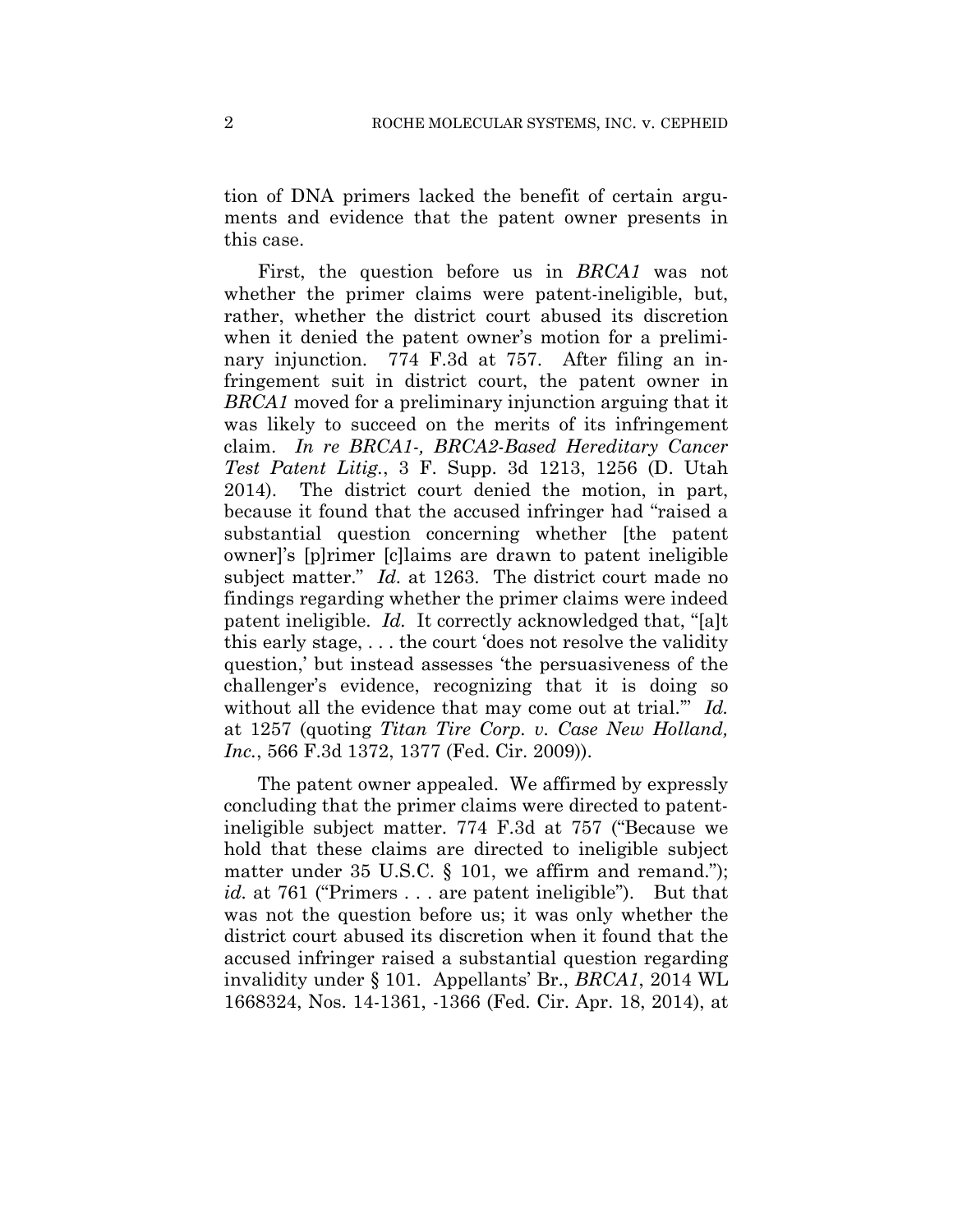\*2 (listing in its "Statement of Issues" the question of "[w]hether the district court erred in finding that Ambry raised a substantial question that Myriad's pair of primer claims are not directed to patent eligible subject matter  $\dots$  .").

This procedural context in *BRCA1* is important. We have routinely recognized that the question of whether an accused infringer has raised a substantial question of invalidity in the context of a motion for a preliminary injunction—such as the question before the district court in *BRCA1*—presents a different type of inquiry than the question of whether an asserted claim is invalid—such as the question that was before the district court on summary judgment in this case. Indeed, "[w]hile the evidentiary burdens at the preliminary injunction stage track the burdens at trial, importantly the ultimate question before the trial court is different" because "[i]nstead of the alleged infringer having to persuade the trial court that the patent is invalid, at [the preliminary injunction] stage[,] it is the patentee, the movant, who must persuade the court that, despite the challenge presented to validity, the patentee nevertheless is likely to succeed at trial on the validity issue." *Titan Tire*, 566 F.3d at 1377. Significantly, "the trial court 'does not resolve the validity question, but rather must... make an assessment of the persuasiveness of the challenger's evidence, recognizing that it is doing so *without all of the evidence* that may come out at trial." *Id.* (emphasis added) (citations omitted).

This brings me to my second point. Because of the procedural posture in *BRCA1*, it is hardly surprising that we did not have the benefit of certain arguments and evidence that the patent owner presents in this case when we decided *BRCA1*. As noted, in *BRCA1*, we considered whether claims directed to the following were patenteligible under § 101: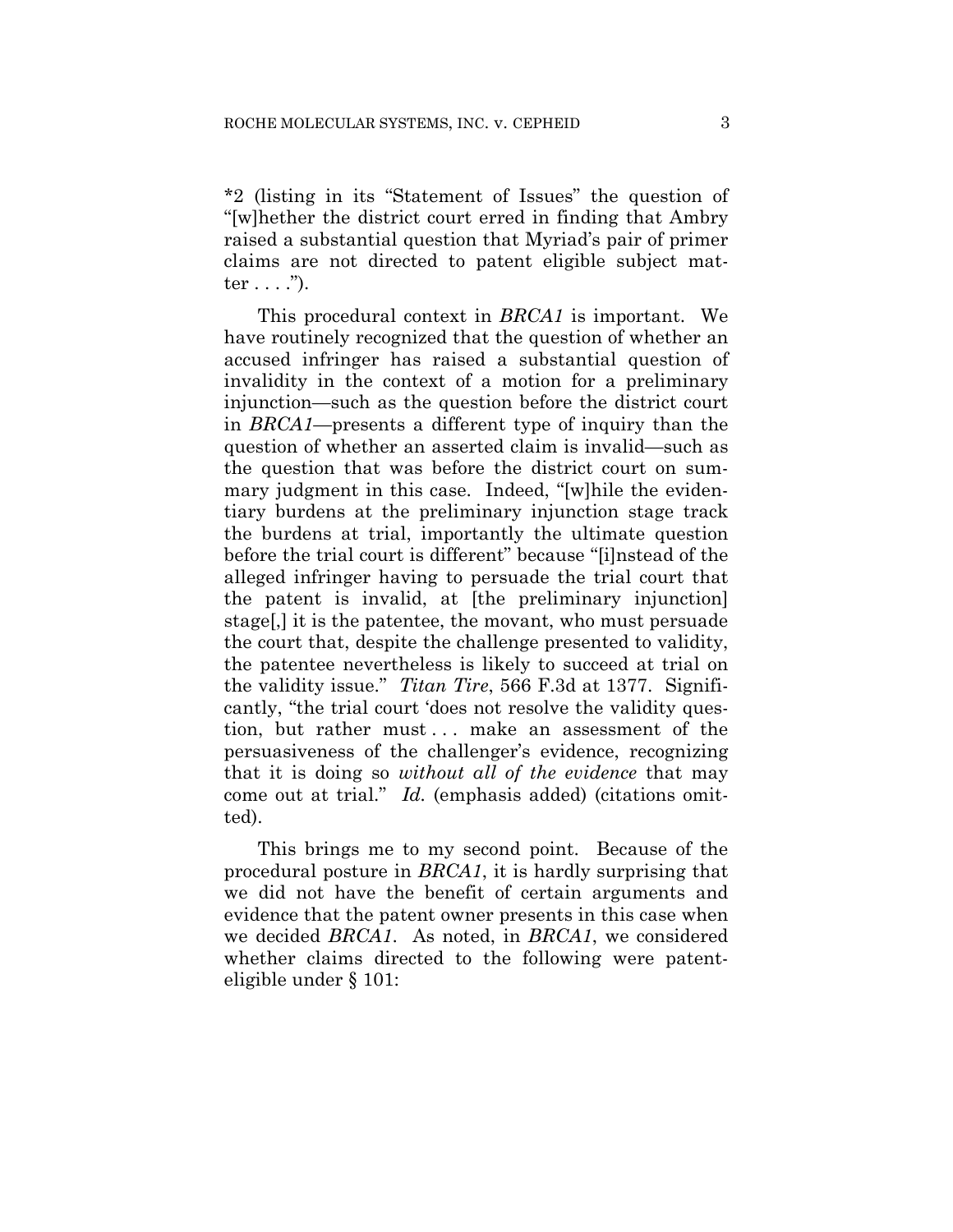A pair of single-stranded DNA primers for determination of a nucleotide sequence of a BRCA1 gene by a polymerase chain reaction, the sequence of said primers being derived from human chromosome 17q, wherein the use of said primers in a polymerase chain reaction results in the synthesis of DNA having all or part of the sequence of the BRCA1 gene.

774 F.3d at 759 (quoting U.S. Patent No. 5,747,282 col. 155, ll. 23–29). In concluding that these claims were not eligible for patent protection, we relied primarily on the Supreme Court's decision in *Ass'n for Molecular Pathology v. Myriad Genetics, Inc.*, 569 U.S. 576 (2013), which involved other claims related to the BRCA1 gene. *See BRCA1*, 774 F.3d at 759–61.

In *Myriad*, the Supreme Court separately considered the eligibility of claims directed to "isolated DNA" having a specific genetic sequence, on the one hand, and those directed to complementary DNA ("cDNA")—synthetically created DNA "which contains the same protein-coding information found in a segment of natural DNA but omits portions within the DNA segment that do not code for proteins"—on the other. 569 U.S. at 580. The Court began its analysis by observing that the patent owner in *Myriad* "did not create or alter any of the genetic information encoded in the BRCA1 and BRCA2 genes," nor did it "create or alter the genetic structure of DNA." 569 U.S. at 590. "Instead, [the patent owner]'s principal contribution was uncovering the precise location and genetic sequence of the BRCA1 and BRCA2 genes within chromosomes 17 and 13." *Id.* The Court concluded that, in light of this "principal contribution," the isolated DNA claims were not eligible for patent protection, while the cDNA claims, which do not occur in nature, were. *Id.* at 593–94.

The Court distinguished the isolated DNA claims from the "modified bacterium" claims held patent-eligible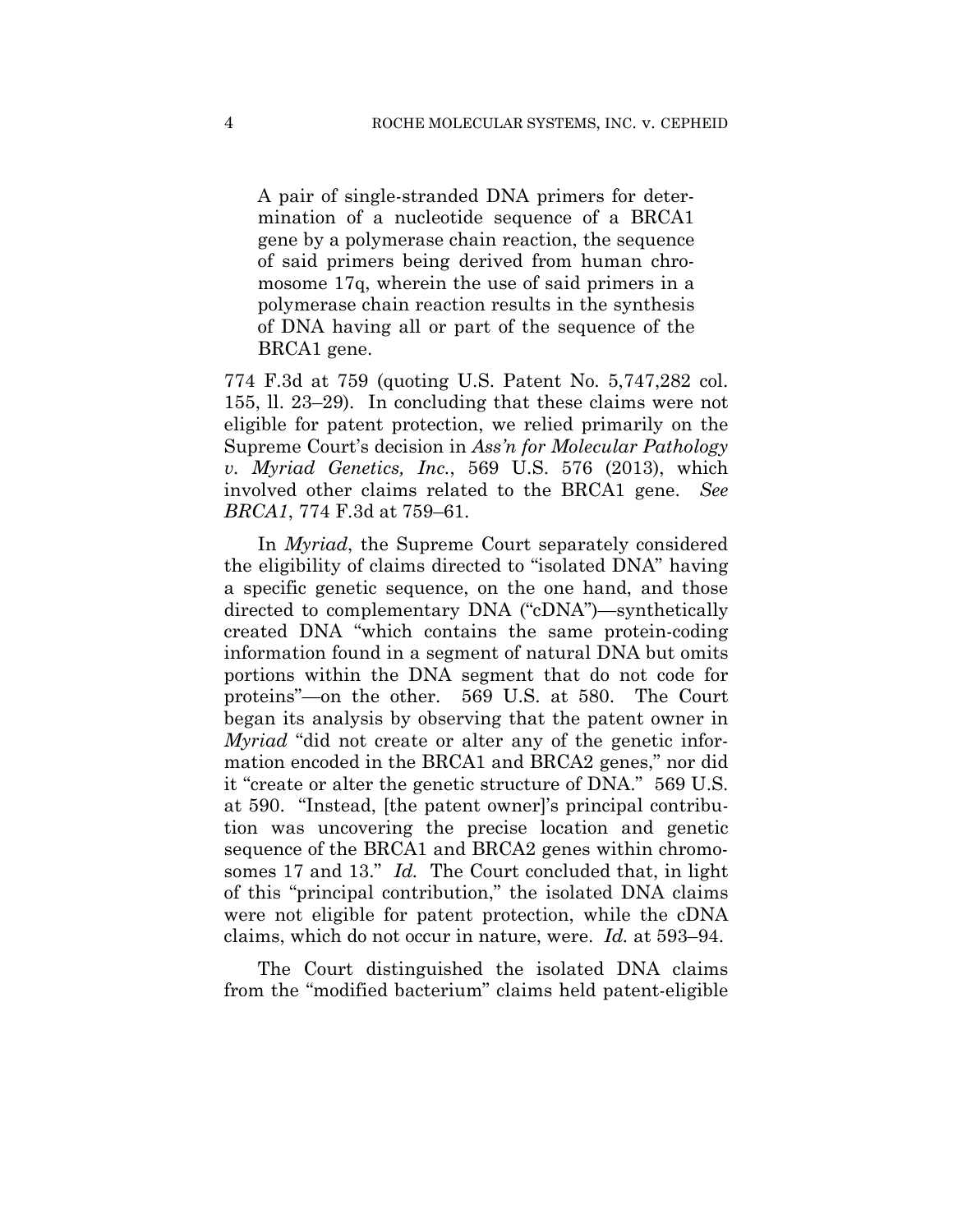in *Diamond v. Chakrabarty*, 447 U.S. 303 (1980). *Id.* at 590–91. In the Court's view, Chakrabarty's claims were eligible because his bacterium was "new 'with markedly different characteristics from any found in nature.'" *Id.* (quoting *Chakrabarty*, 447 U.S. at 310). The patent owner in *Myriad*, in contrast, "did not create anything" when it isolated DNA having a particular sequence though "it found an important and useful gene, . . . separating that gene from its surrounding genetic material is not an act of invention." *Id.* at 591. Critically, the Court recognized that claims are not "saved by the fact that isolating DNA from the human genome severs chemical bonds and thereby creates a nonnaturally occurring molecule": the "claims are simply not expressed in terms of chemical composition, nor do they rely in any way on the chemical changes that result from the isolation of a particular section of DNA." *Id.* at 593. It went on to explain that "[i]f the patents depended upon the creation of a unique molecule, then a would-be infringer could arguably avoid at least Myriad's patent claims on entire genes . . . by isolating a DNA sequence that included both the BRCA1 or BRCA2 gene and one additional nucleotide pair." *Id.*

The Court reached a different conclusion with respect to the patent owner's cDNA claims. The Court began by stating that the "creation of a cDNA sequence from mRNA results in an exons-only molecule that is not naturally occurring." *Id.* at 594. It noted that, although viruses can incorporate cDNA into the human genome in rare instances, "[t]he possibility that an unusual and rare phenomenon might randomly create a molecule similar to one created synthetically through human ingenuity does not render a composition of matter nonpatentable." *Id.* at 594 n.8 (emphasis omitted). The Court rejected the accused infringers' argument that cDNA is not patent eligible because "[t]he nucleotide sequence of cDNA is dictated by nature, not by the lab technician," writing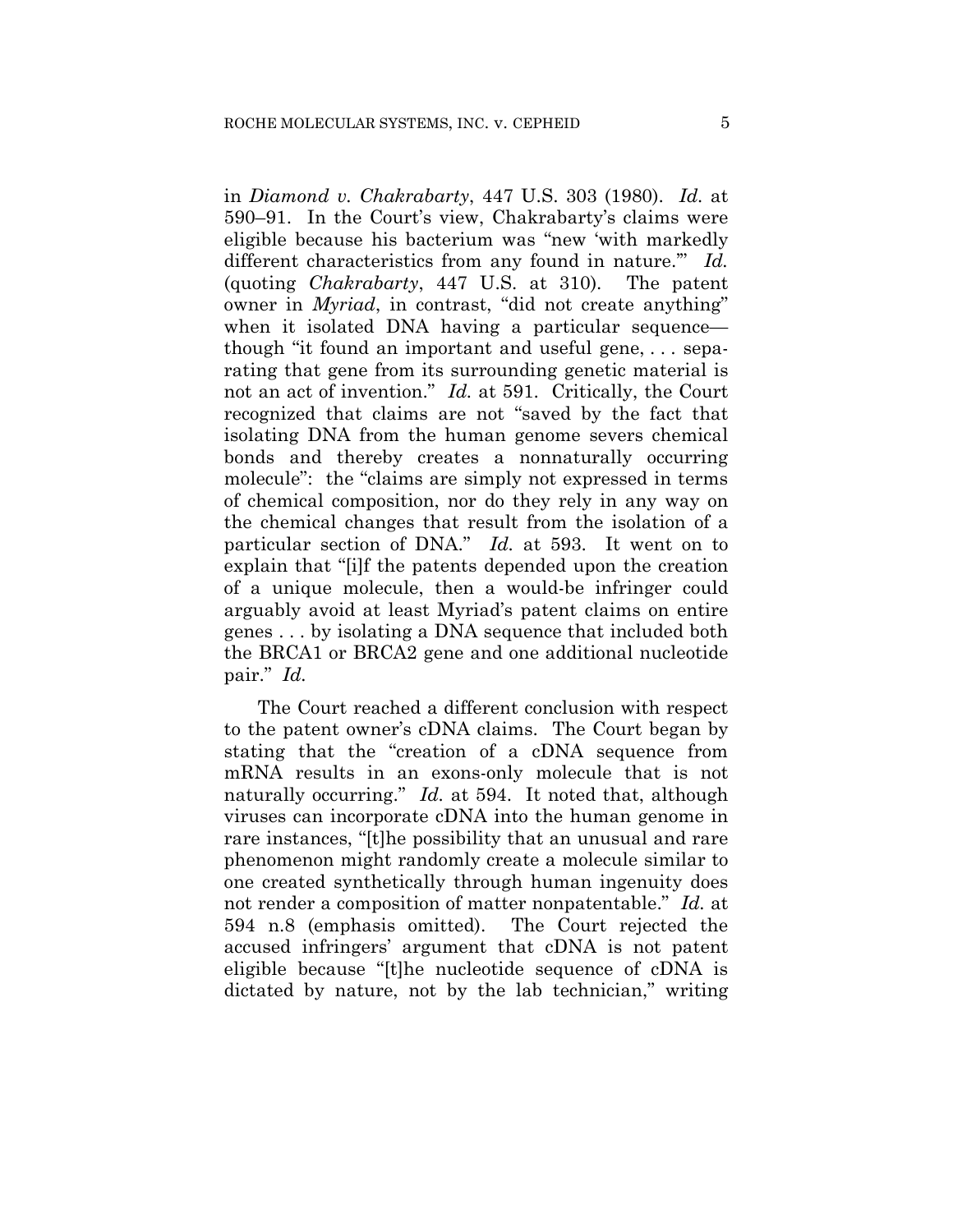that "the lab technician unquestionably creates something new when cDNA is made." *Id.* at 595. This is because, while "cDNA retains the naturally occurring exons of DNA, . . . it is distinct from the DNA from which it was derived" because the intron sequences are removed. *Id.* Thus, the Court concluded that "cDNA is not a 'product of nature' and is patent eligible under § 101, except insofar as very short series of DNA may have no intervening introns to remove when creating cDNA." *Id.* "In that situation, a short strand of cDNA may be indistinguishable from natural DNA." *Id.*

In *BRCA1*, we discussed *Myriad*'s teachings, culminating in a summary of that case by citing the Supreme Court's observation that, "[t]o the extent that the exononly sequence does not exist in nature, the lab technician 'unquestionably creates something new when cDNA is made.'" 774 F.3d at 760 (quoting *Myriad*, 569 U.S. at 595). But, in the very next sentence, we concluded that "[t]he primers before us are not distinguishable from the isolated DNA found patent-ineligible in *Myriad* and are not similar to the cDNA found to be patent-eligible." *Id*. We arrived at this conclusion based on two facts that we perceived as entirely resolving the question of whether primers are structurally identical to that which exists in nature. We found that "[p]rimers necessarily contain the identical sequence of the BRCA sequence directly opposite to the strand to which they are designed to bind," and that "[t]hey are structurally identical to the ends of DNA strands found in nature." *Id.*

But it is not clear from the *BRCA1* opinion or record why we reached this conclusion. The lack of record evidence underlying *BRCA1*'s conclusion on this point is important in light of the record in this case. Specifically, *BRCA1* concludes that primers have "identical sequences" to the natural DNA strands directly opposite the strands to which they bind, but, as the record in this case reveals, a finding that the two have identical *sequences* does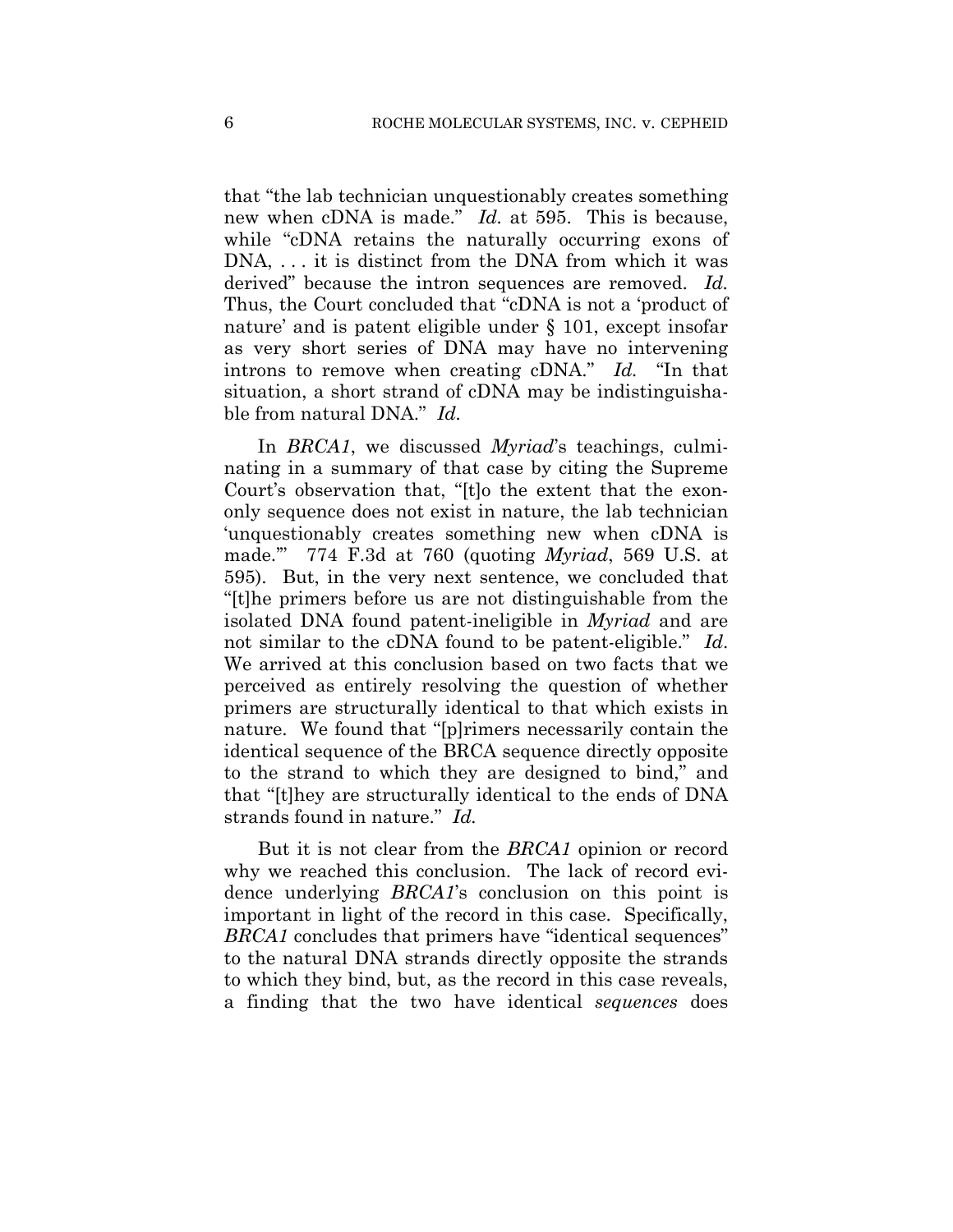entirely resolve the question of whether they are *structurally* identical because structure is not defined solely by nucleotide sequence.1 Nor is it clear how primers "are structurally identical to the ends of DNA strands found in nature." *Id.* As I explain below, the additional facts in this record, viewed in the light most favorable to Roche, give rise to genuine issues of material fact<sup>2</sup> regarding whether the claimed primers have a "unique structure, different from anything found in nature," and therefore, challenge the conclusion that this entire class of molecules is ineligible under § 101.

Roche developed a record in this case demonstrating the ways in which the claimed primers differ structurally from anything that occurs in nature. Roche first submitted evidence supporting a finding that the claimed primers differ from primers that naturally occur in the bacteria of the M. tuberculosis complex ("MTB"). Roche's expert explained that, unlike the claimed primers, the naturally occurring MTB primers are never singlestranded. J.A. 1892 at ¶ 88. Roche's expert also explained that the naturally occurring MTB primers are comprised of RNA whereas the claimed primers are comprised of DNA. J.A. 1892 at ¶ 89. This means that

1

<sup>&</sup>lt;sup>1</sup> Notably, there can be no dispute that primers, though complementary, are structurally different in sequence from the strands to which they hybridize. Indeed, a primer comprising a nucleotide sequence of ATCG is complementary to, but unquestionably different from, a natural DNA strand comprising a sequence of TAGC.

<sup>2</sup> *See Berkheimer v. HP Inc.*, 890 F.3d 1369, 1370 (Fed. Cir. 2018) (Moore, J., concurring in the denial of rehearing en banc) ("While the ultimate question of patent eligibility is one of law, it is not surprising that it may contain underlying issues of fact.").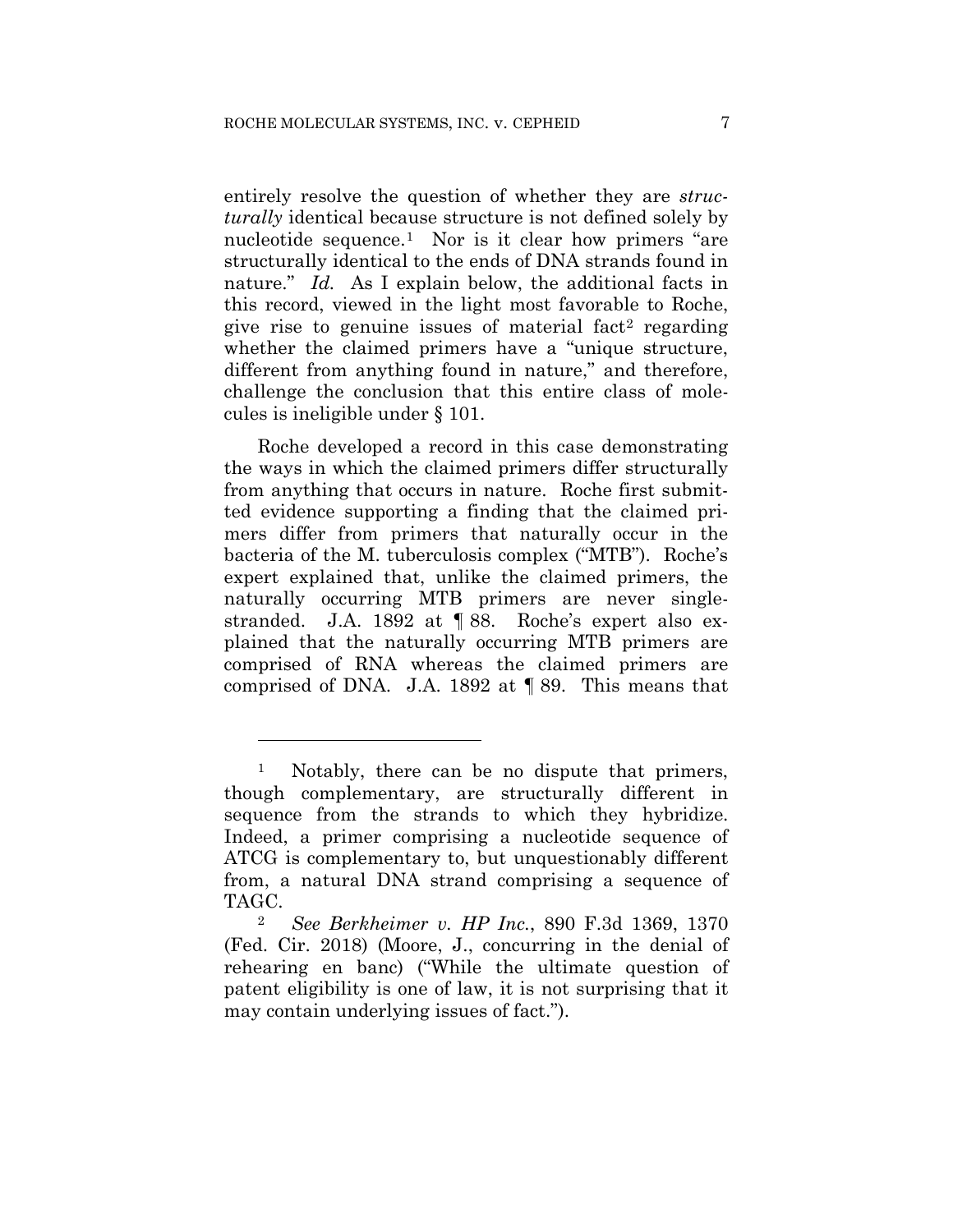naturally occurring MTB primers differ chemically from the claimed primers "both (i) in the type of sugar they contain (ribose [in MTB primers] v. deoxyribose [in the claimed primers]) and (ii) the sets of bases that they use (A, C, G, U [in the MTB primers] v. A, C, G, T [in the claimed primers])." J.A. 1892 at ¶ 89. Finally, Roche's expert explained that "[n]aturally occurring MTB primers are 3–10 nucleotides long, and thus differ structurally from the claimed primers, which are at least 14 nucleotides long." J.A. 1892 at ¶ 90. This record evidence supports a finding that the claimed primers differ from naturally occurring MTB primers.

Roche also explained that the claimed primers differ structurally from the native MTB *rpoB* gene. Roche explained that because "the DNA of MTB occurs in the form a circular chromosome," the native MTB *rpoB* gene lacks a 3-prime end with a 3-prime hydroxyl (-OH) group. J.A. 1891 at ¶ 85. In contrast, the parties agree that the claimed primers *necessarily* have hydroxyl groups at their 3-prime end, and that skilled artisans would recognize as much. Roche's expert explained that "[a] free hydroxyl group at the 3' end of the primer or extension product is *essential* for DNA replication, because it provides a free end to which the next nucleotide can be attached." J.A. 1881 ¶ 40 (emphasis added). Indeed, "[a] DNA that lacks a free hydroxyl group at the 3' end cannot support replication and thus cannot serve as a primer." J.A. 1881 ¶ 40; *see also* J.A. 1884–85 ¶ 48 ("If a DNA does not have a free hydroxyl at the 3'-end, it cannot be a primer.").

Moreover, because the DNA of MTB found in nature occurs in the form of a circular chromosome, and therefore lacks any sort of end, J.A. 1876 at ¶ 26 ("If the DNA is in the form of a closed circle, there are no . . . 3-prime ends, nor a 3-prime hydroxyl group."), the claimed primers cannot be "structurally identical to the ends of DNA strands found in nature," as we concluded in *BRCA1*, 774 F.3d at 760. And, even if the DNA in MTB occurred in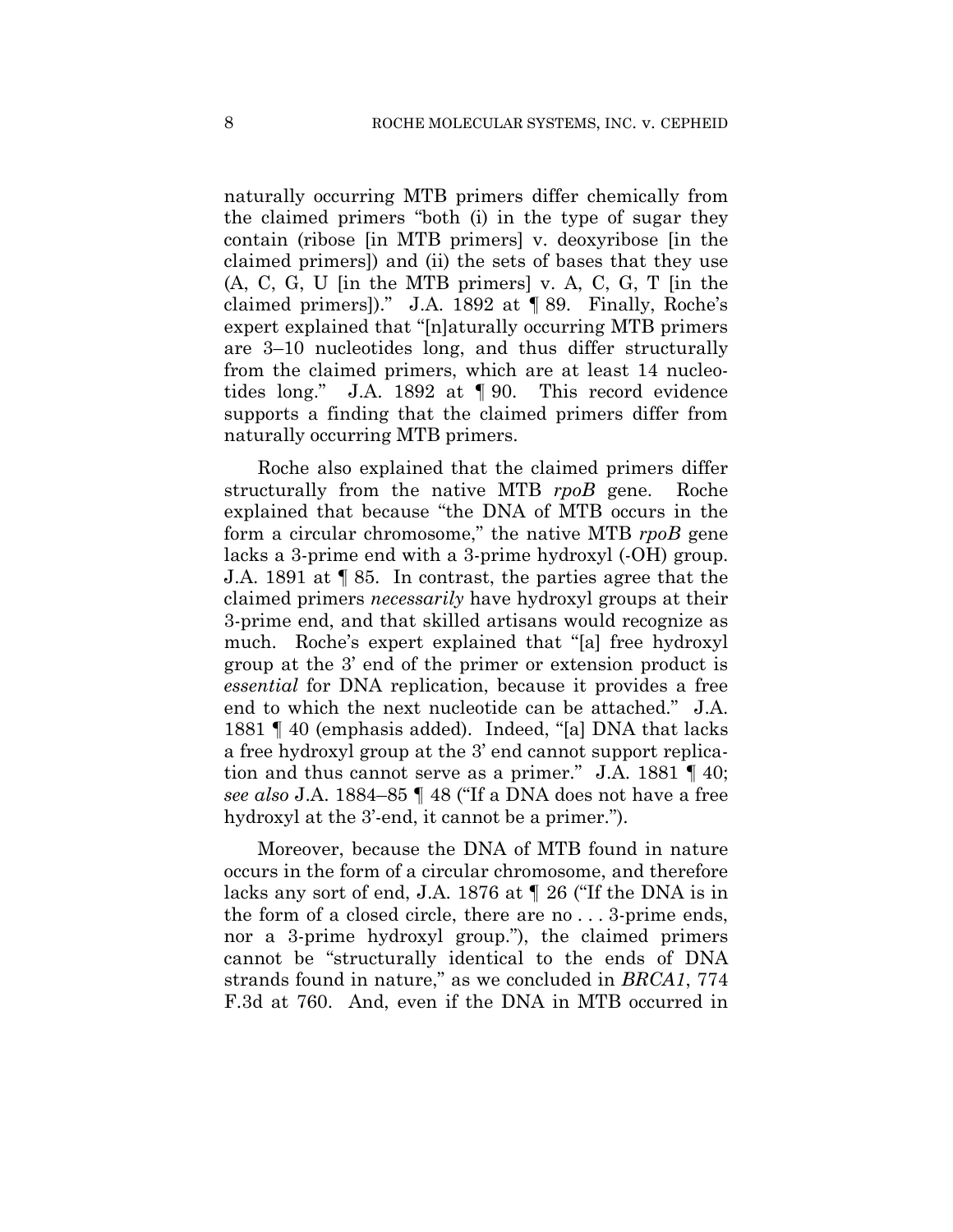linear strands, Roche's expert testified that, in linear strands of native DNA, only the last nucleotide *in the entire strand* typically has a hydroxyl group at its 3-prime end. Thus, based on the above evidence, Roche's expert concluded that, while a portion of the native MTB *rpoB* gene has the same nucleotide sequence as the claimed primers, the two differ chemically vis-à-vis the presence of a 3-prime end with a 3-prime hydroxyl group at a nonnaturally occurring location. *See* J.A. 1892 at ¶ 86 ("Thus, there is a chemical difference between the primer and the longer DNA strand of which the primer has, in part, the same sequence.").

Said another way, although it is undisputed that all the claimed primers here have nucleotide *sequences* that are identical to segments of the naturally occurring *rpoB* gene found in MTB, a genuine factual dispute exists as to whether they have a *materially different structure* than any DNA molecules typically found in nature. *Cf. Myriad*, 569 U.S. at 595 (deeming relevant whether short strands of cDNA are "indistinguishable from natural DNA"); *Chakrabarty*, 447 U.S. at 310 (holding claims patenteligible where "the patentee has produced a new bacterium with markedly different characteristics from any found in nature and one having the potential for significant utility").

Not only does the record demonstrate that the claimed primers could be structurally different from that which exists in nature, but the claims here also appear to be distinguishable from the molecule that would result from isolating the sequence of the strand directly opposite the strand to which the claimed primers hybridize. This is critical because, in *Myriad*, the Court explained that claims directed to isolated DNA sequences "are not saved by the fact that isolating DNA from the human genome severs the chemical bonds that bind gene molecules together." 569 U.S. at 592. But, unlike the claims in *Myriad*, which were neither "expressed in terms of chemi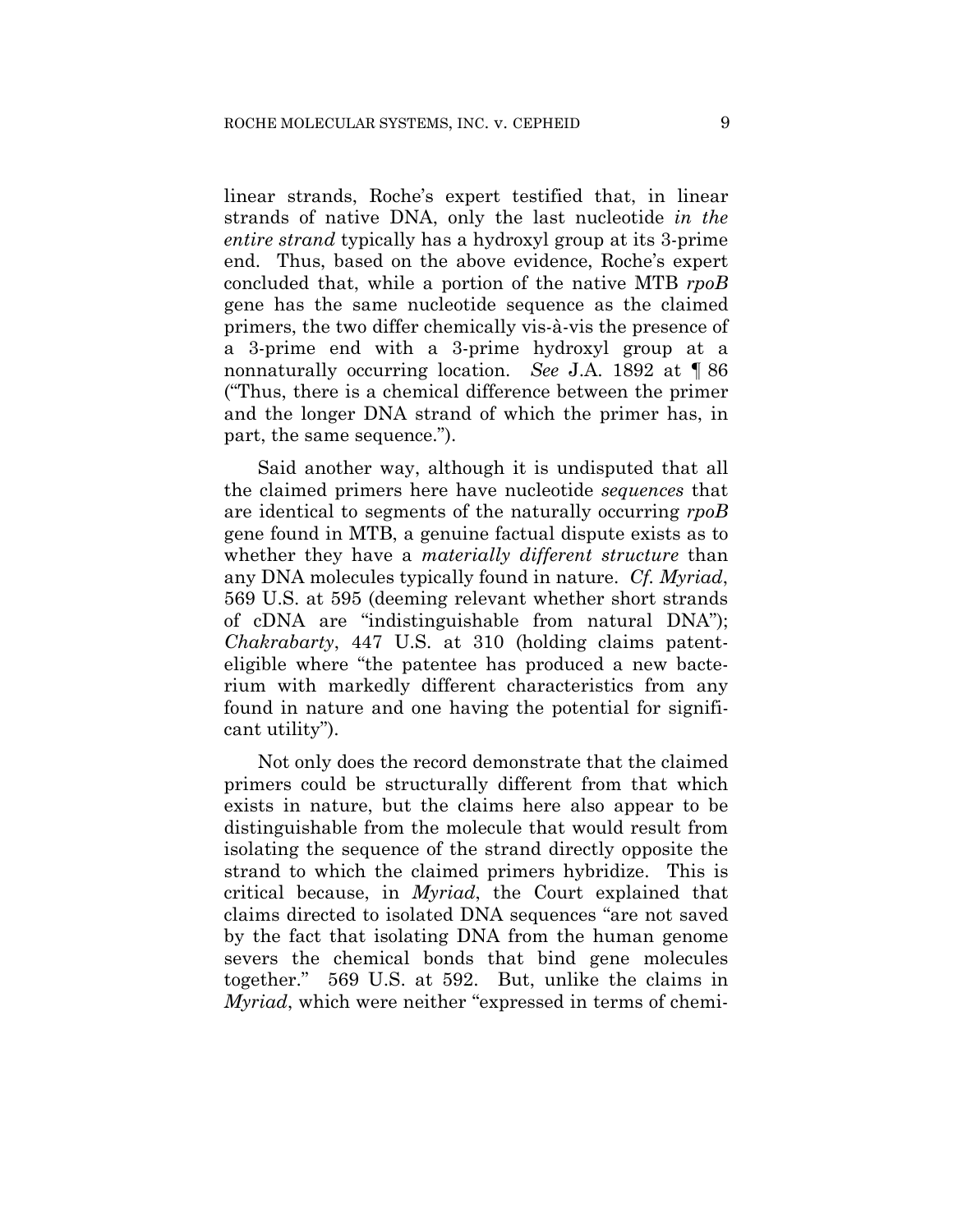cal composition, nor" reliant "in any way on the chemical changes that result from the isolation of a particular section of DNA," 569 U.S. at 592, the primer claims here, by virtue of being directed to the well-known, structural term "primer" and by virtue of including "14-50 nucleotides that hybridize[] under hybridizing conditions" to at least one signature nucleotide, '723 patent, col. 28, ll. 14– 31, *are* expressed in terms of chemical composition and *are* reliant on the presence of a 3-prime end and a 3-prime hydroxyl group at a nonnaturally occurring location. Therefore, Roche's evidence regarding the presence of a 3 prime end with a 3-prime hydroxyl group, coupled with the claim language, support a finding that the claims here are distinguishable from the DNA claims in *Myriad*.

These structural differences between the claimed primers and that which exists in nature are not my only concerns with our conclusion in *BRCA1*, however: we also held that primers "do not perform a significantly new function" than does naturally occurring DNA. 774 F.3d at 761. In reaching this conclusion, we rejected the patentee's contention that DNA, when part of the naturally occurring genetic sequence, "stores the biological information used in the development and functioning of all known living organisms," but when isolated as a primer, the DNA fragment "prime[s], i.e., . . . serve[s] as a starting material for a DNA polymerization process." *Id.* We disagreed, writing that:

[i]n fact, the naturally occurring genetic sequences at issue here *do not perform a significantly new function*. Rather, the naturally occurring material is used to form the first step in a chain reaction a function that is performed because the primer maintains the exact same nucleotide sequence as the relevant portion of the naturally occurring sequence. One of the primary functions of DNA's structure in nature is that complementary nucleotide sequences bind to each other. It is this same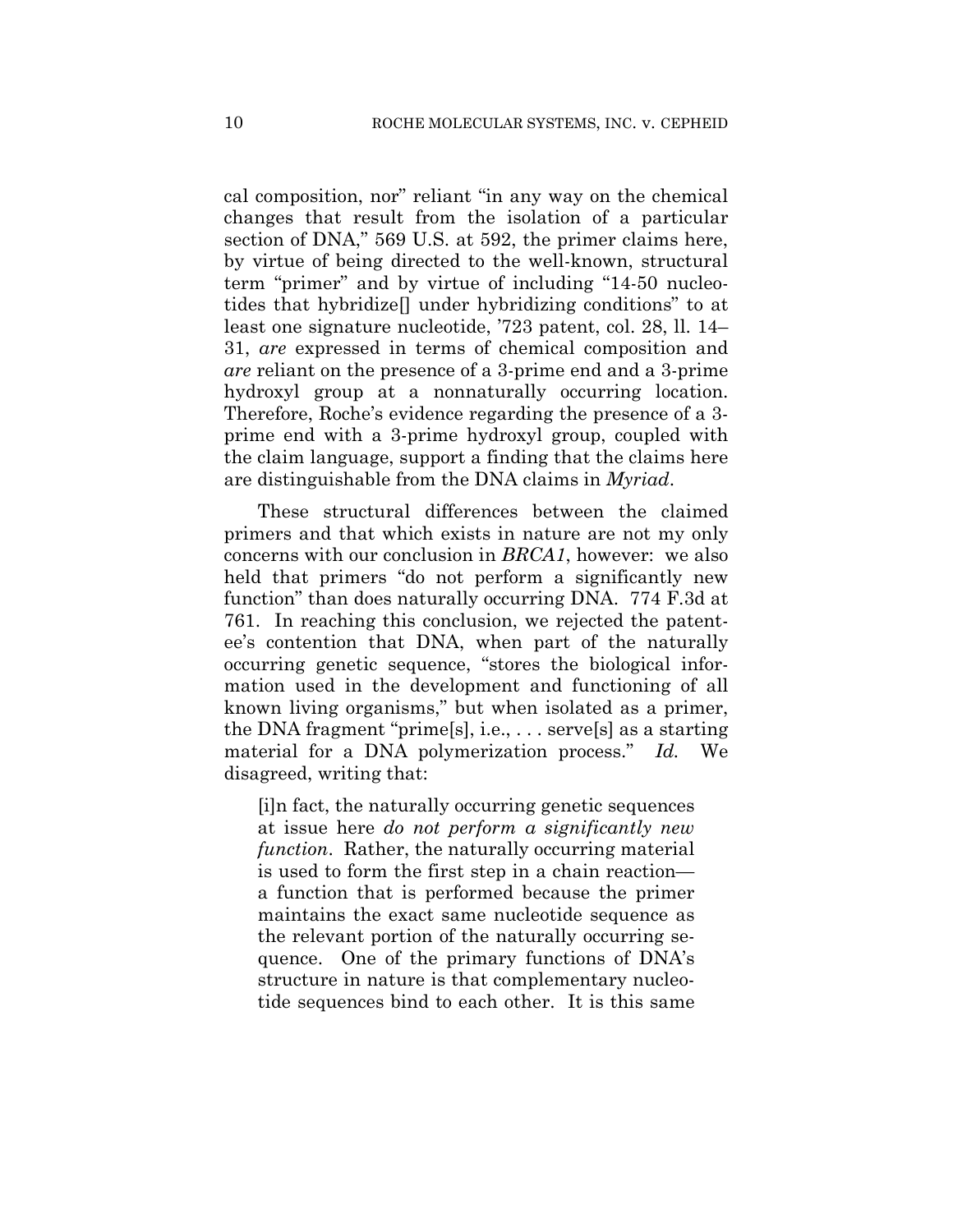function that is exploited here—the primer binds to its complementary nucleotide sequence. Thus, just as in nature, primers utilize the innate ability of DNA to bind to itself.

*Id.* at 760–61 (emphasis added). We then concluded that *Myriad* does not "confer[] patent eligibility on composition of matter claims directed to naturally occurring DNA strands under such circumstances." *Id.* at 761. Thus, "[a] DNA structure with a function similar to that found in nature can only be patent eligible as a composition of matter if it has a unique structure, different from anything found in nature." *Id.* (citations omitted). We, therefore, held that "[p]rimers do not have such a different structure and are patent ineligible." *Id.*

Here, not only is there at least a genuine issue of material fact as to whether the claimed primers have a different *structure* from anything found in nature, the record also suggests that the claimed primers may have a different *function* from that of native DNA. Particularly, record evidence shows that, unlike native DNA, which merely stores genetic information and serves as a template for replication, the claimed primers can *selectively* hybridize, or bind, to specific nucleotides of a target gene—here, the "signature nucleotides" of the MTB *rpoB* gene. This function is reliant on the presence of the free 3-prime hydroxyl group at a nonnaturally occurring location and allows scientists, among other things, to amplify and detect the MTB *rpoB* gene using techniques such as polymerase chain reaction ("PCR"). The fact that claimed primers, once synthesized, "utilize the innate ability of DNA to bind to itself," *id.* at 761, to achieve this selective hybridization should not render them wholesale patent-ineligible. In *Myriad*, the Supreme Court explained that, although "[t]he nucleotide sequence of cDNA is dictated by nature, not by the lab technician," this is irrelevant for § 101 purposes because "the lab technician unquestionably creates something new when cDNA is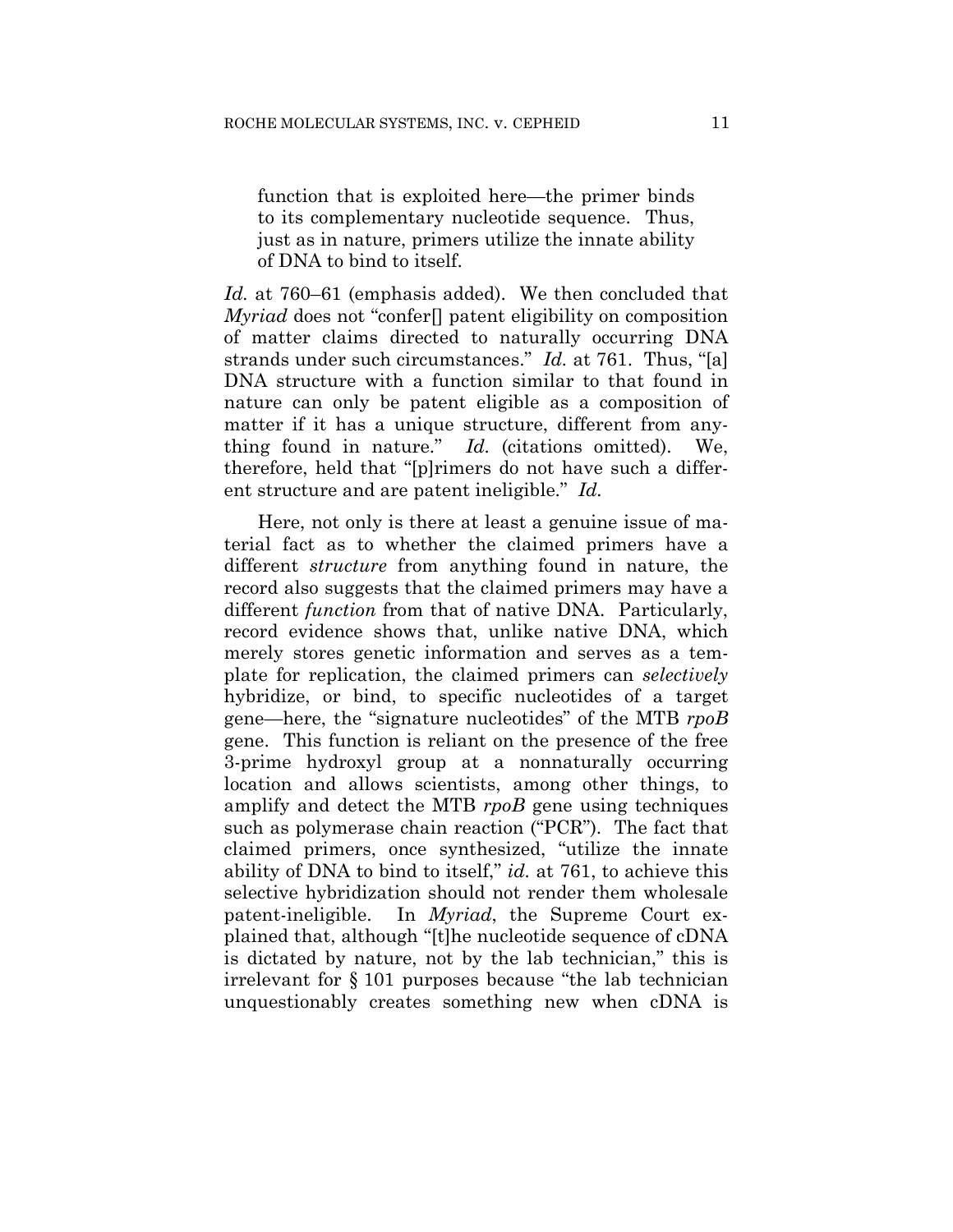made." 569 U.S. at 595. Similarly, this record contains evidence that the lab technician creates something new when the claimed primers are made, even though, once made, the primers "utilize the innate ability of DNA to bind to itself." *BRCA1*, 774 F.3d at 760–61.

Cepheid argues on appeal that the patent owner in *BRCA1* pointed to the same differences that Roche points to here. Specifically, Cepheid contends that the patent owner in *BRCA1* raised the same 3-prime hydroxyl group argument that Roche makes here, and that we squarely rejected that argument. But, that is not an accurate characterization of the record in *BRCA1*. There, the patent owner merely alluded to the structural distinction between primers and native DNA when explaining the functional differences between the two. Appellants' Br., *In re BRCA1*, 2014 WL 1668324, at \*50. The only reference the patent owner made to the free 3-prime hydroxyl group was in its statement of facts in its opening brief where it stated that, "[t]here are no short, single strands of DNA with a free 3'-OH group in nature that can serve as primers." *Id.* at \*8.Notably, when attempting to establish the existence of structural differences between native DNA and primers, the patent owner in *BRCA1* did not reference the presence of a hydroxyl group at a nonnaturally occurring location and focused instead on the fact that primers are designed and synthetically created in a lab. *Id.* at \*48–50. Therefore, perhaps because of the procedural posture in which the issue was developed, the patent owner in *BRCA1* did not develop a record demonstrating that primers differ structurally from native DNA based on the presence of a hydroxyl group at a nonnaturally occurring location. Nor did we expressly address this hydroxyl group "argument" in *BRCA1* or include language indicating that we had considered, but rejected, any such argument.

The patent owner in *BRCA1* also never argued that its claimed primers were structurally distinct from natu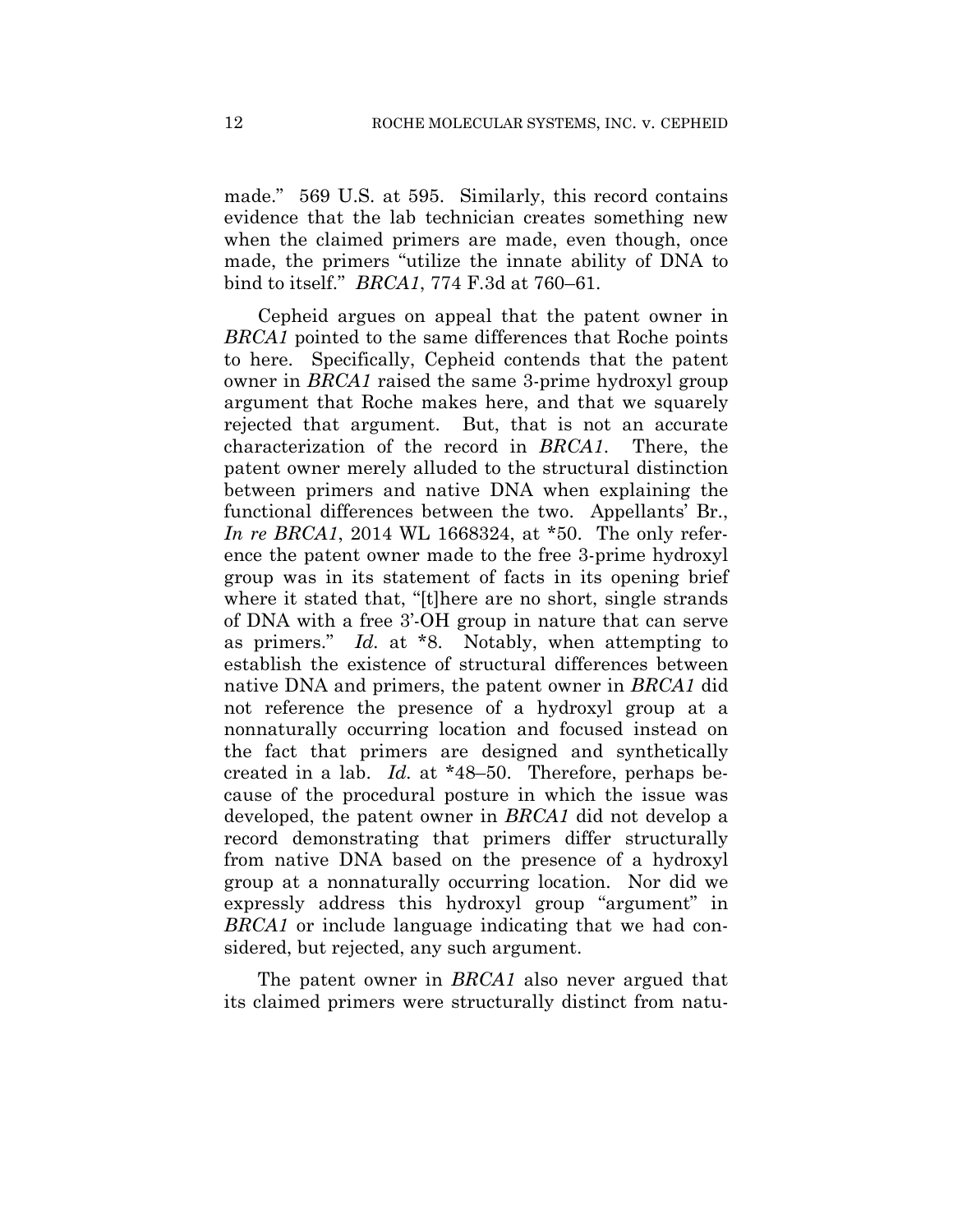rally occurring primers. While the patent owner in *BRCA1* pointed out that "[t]here are no short, single strands of DNA with a free 3'-OH group in nature that can serve as primers" and that "[i]n natural DNA replication, RNA primers are used as the starting material," it never used these facts to demonstrate that the primers at issue were structurally distinct from anything that exists in nature. Appellants' Br., *BRCA1*, 2014 WL 1668324, at \*8. Simply, the patent owner in *BRCA1* did not make the specific arguments Roche makes here.

These points were also not raised or addressed in *Myriad*. While the patent owner there argued that native DNA differs from isolated DNA because "[n]ative DNA cannot be used as a molecular tool, such as a probe or a primer," it did not explain that isolated DNA differs structurally from native DNA vis-à-vis a 3-prime end and a 3-prime hydroxyl group at a nonnaturally occurring location. Myriad's Mem. of Law in Support of Mot. for Summary J. and in Opp. to Pl's Mot. for Summary J., *Myriad Genetics v. Assoc. for Molecular Pathology*, No. 1:09-cv-04515-RWS (S.D.N.Y. Dec. 23, 2009), ECF No. 153, 8–9. Significantly, and as explained above, the claims at issue in *Myriad* were not reliant on the presence of this 3-prime hydroxyl group at a nonnaturally occurring location. Accordingly, Myriad could not have properly raised, and the Supreme Court could not have considered, the particular points that Roche now raises. *See Myriad*, 569 U.S. at 593 ("Myriad's claims are simply not expressed in terms of chemical composition, nor do they rely in any way on the chemical changes that result from the isolation of a particular section of DNA.").

Therefore, unlike the appellants in *Myriad* and in *BRCA1*, here, Roche submitted evidence of record that, at the very least, raises genuine issues of material fact as to whether there exists anything in nature that both has the structure and performs the function of the claimed primers. For these reasons, while I agree with the majority